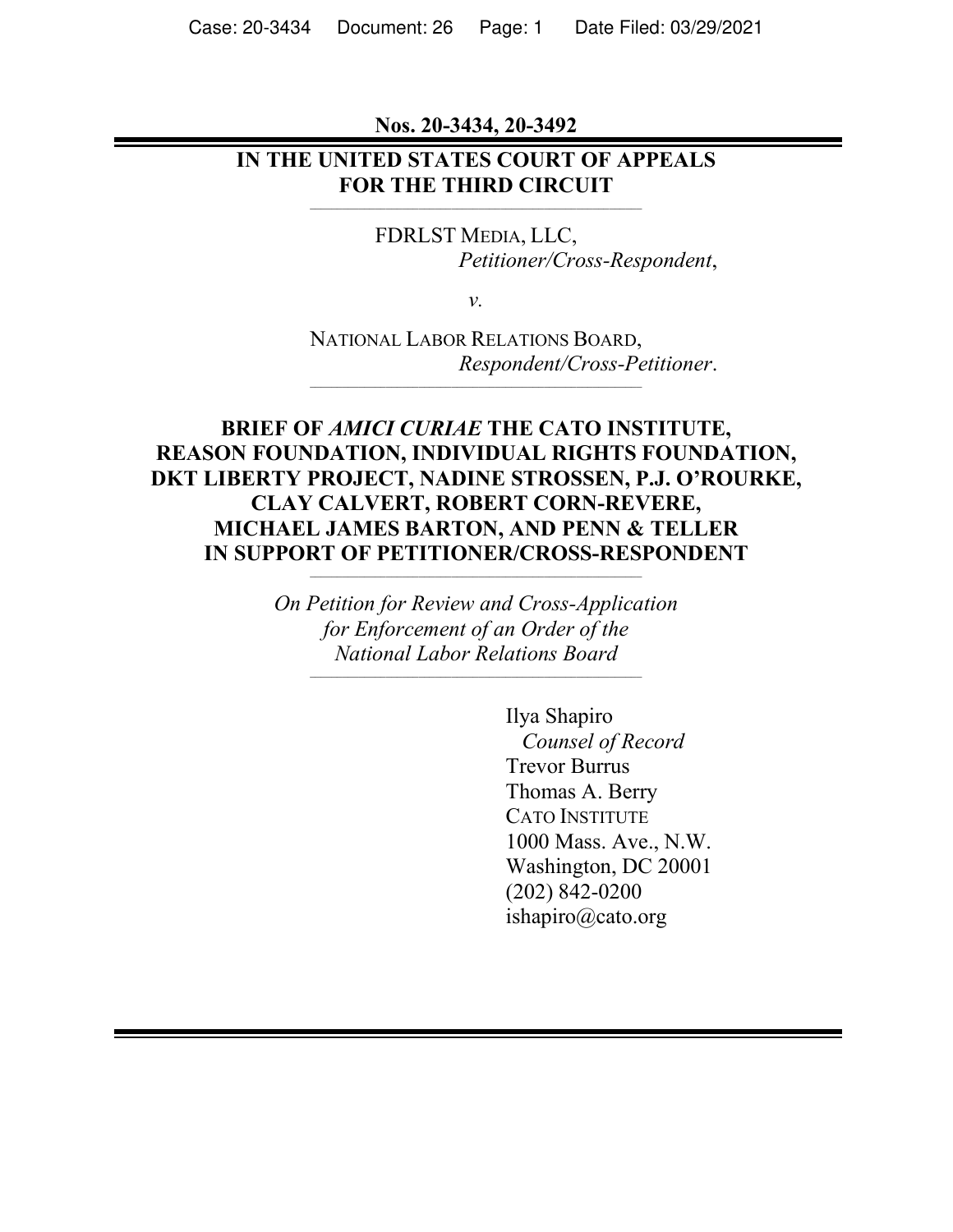## **RULE 26.1 CORPORATE DISCLOSURE STATEMENT**

Pursuant to FRAP 26.1(b) and 28(a)(1) and Third Circuit LAR 26.1, corporate *amici curiae* Cato Institute, Reason Foundation, Individual Rights Foundation, and DKT Liberty Project state that none of them have publicly traded parent companies, subsidiaries, or affiliates, and that they do not issue shares to the public.

Dated: March 29, 2021 /s/ Ilya Shapiro

Ilya Shapiro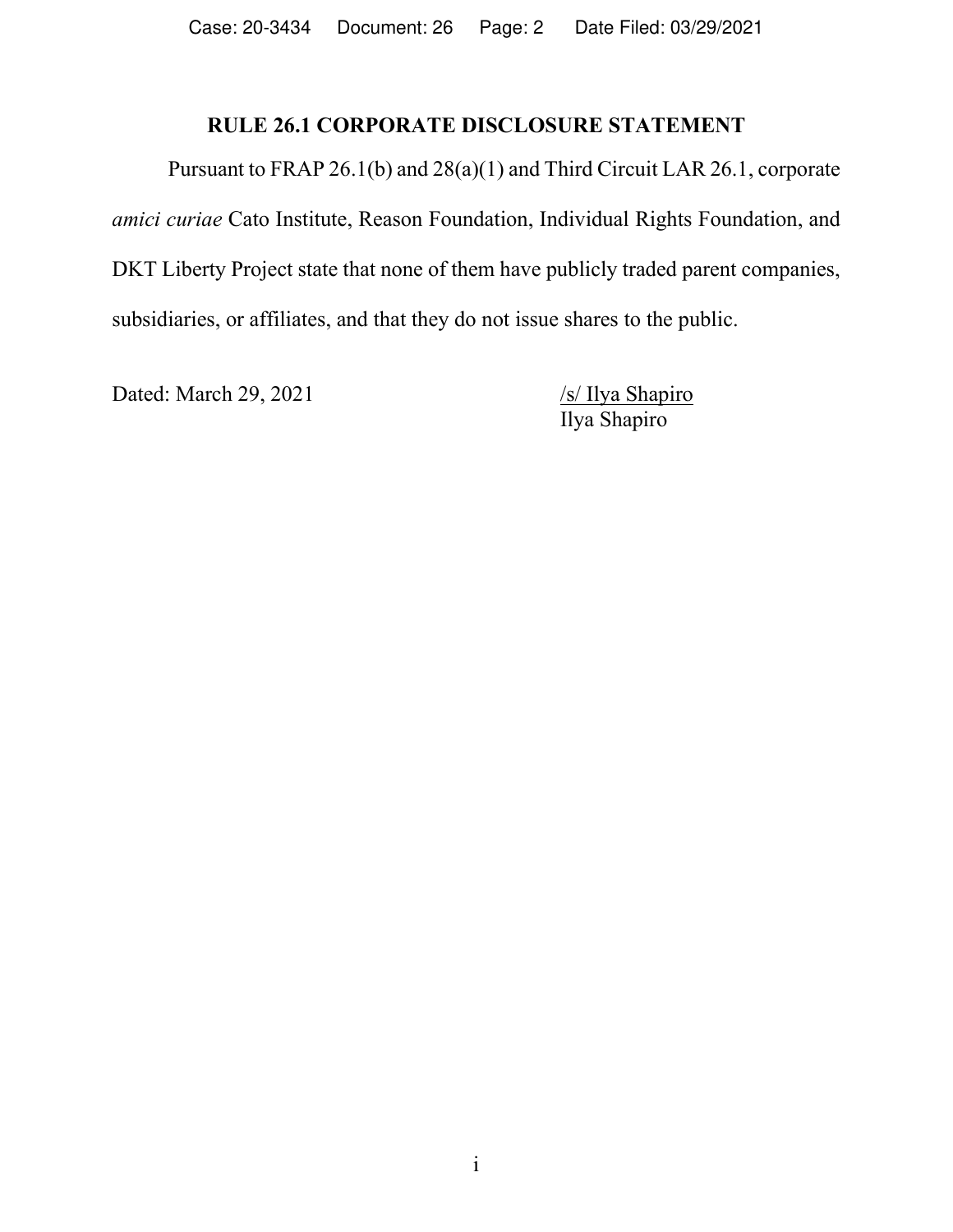# **TABLE OF CONTENTS**

| II. TAKING TWEETS OUT OF CONTEXT WOULD CHILL |  |
|----------------------------------------------|--|
|                                              |  |
|                                              |  |
|                                              |  |
|                                              |  |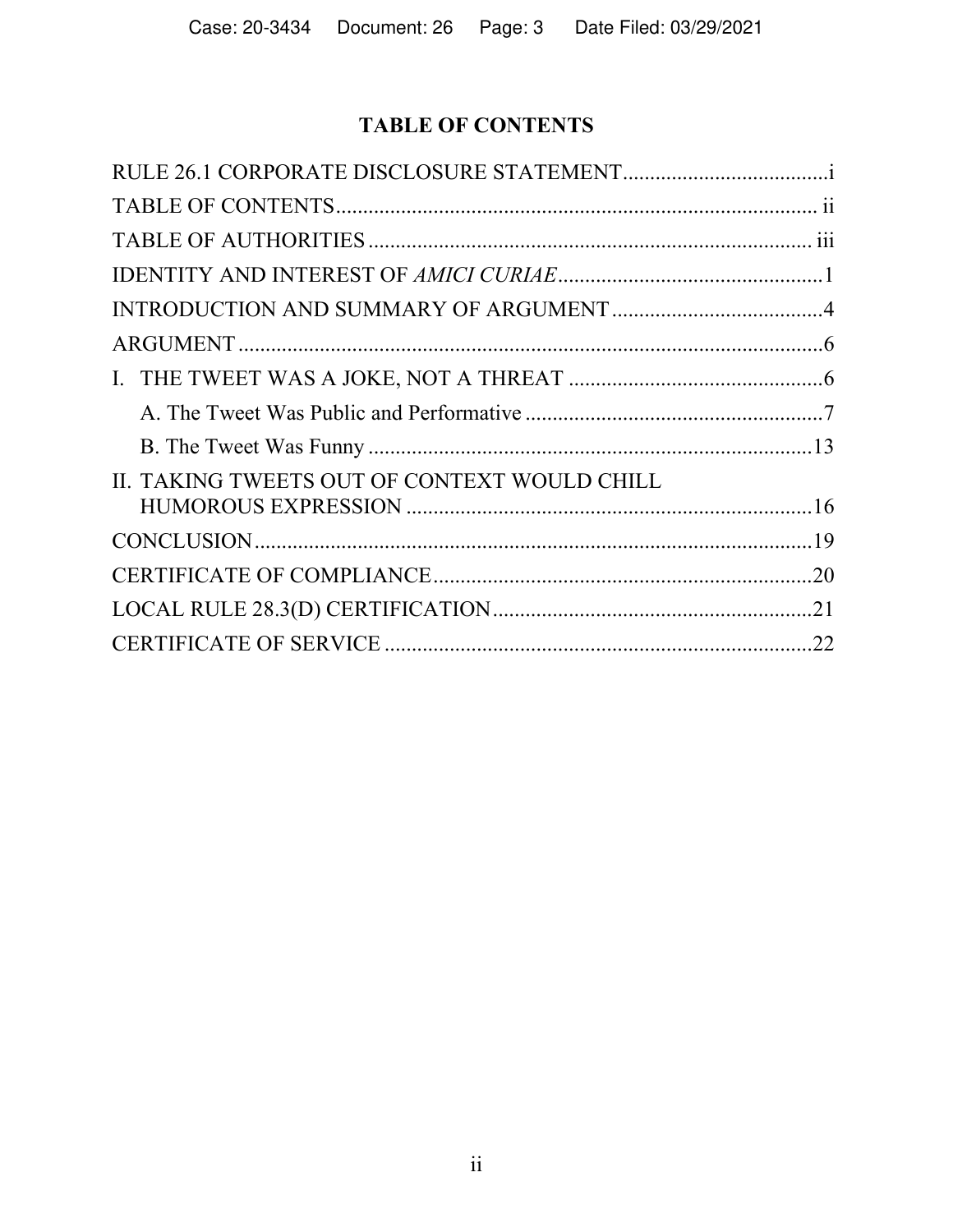# **TABLE OF AUTHORITIES**

# **Page(s)**

# **Cases**

| Leonard v. PepsiCo, Inc., 88 F. Supp. 2d 116 (S.D.N.Y. 1999),               |  |
|-----------------------------------------------------------------------------|--|
|                                                                             |  |
|                                                                             |  |
|                                                                             |  |
|                                                                             |  |
|                                                                             |  |
| Wheeling-Pittsburgh Steel Corp. v. NLRB, 618 F.2d 1009 (3d Cir. 1980) 7, 15 |  |

# **Statutes**

# **Other Authorities**

| Alice E. Marwick & danah boyd, I Tweet Honestly, I Tweet Passionately:<br>Twitter Users, Context Collapse, and the Imagined Audience, |  |
|---------------------------------------------------------------------------------------------------------------------------------------|--|
|                                                                                                                                       |  |
| Boston Diehards (@Boston Diehards), Twitter (Mar. 17, 2020, 8:12 PM) 17                                                               |  |
|                                                                                                                                       |  |
|                                                                                                                                       |  |
|                                                                                                                                       |  |
|                                                                                                                                       |  |
|                                                                                                                                       |  |
| Marc A. Caputo (@MarcACaputo), Twitter (April 13, 2017, 8:30 PM) 17                                                                   |  |
| Meirav Devash (@MeiravDevash), Twitter (Nov. 17, 2020, 1:41 PM)12                                                                     |  |
| Michael Harriot (@michaelharriot), Twitter (July 6, 2020, 10:02 PM)18                                                                 |  |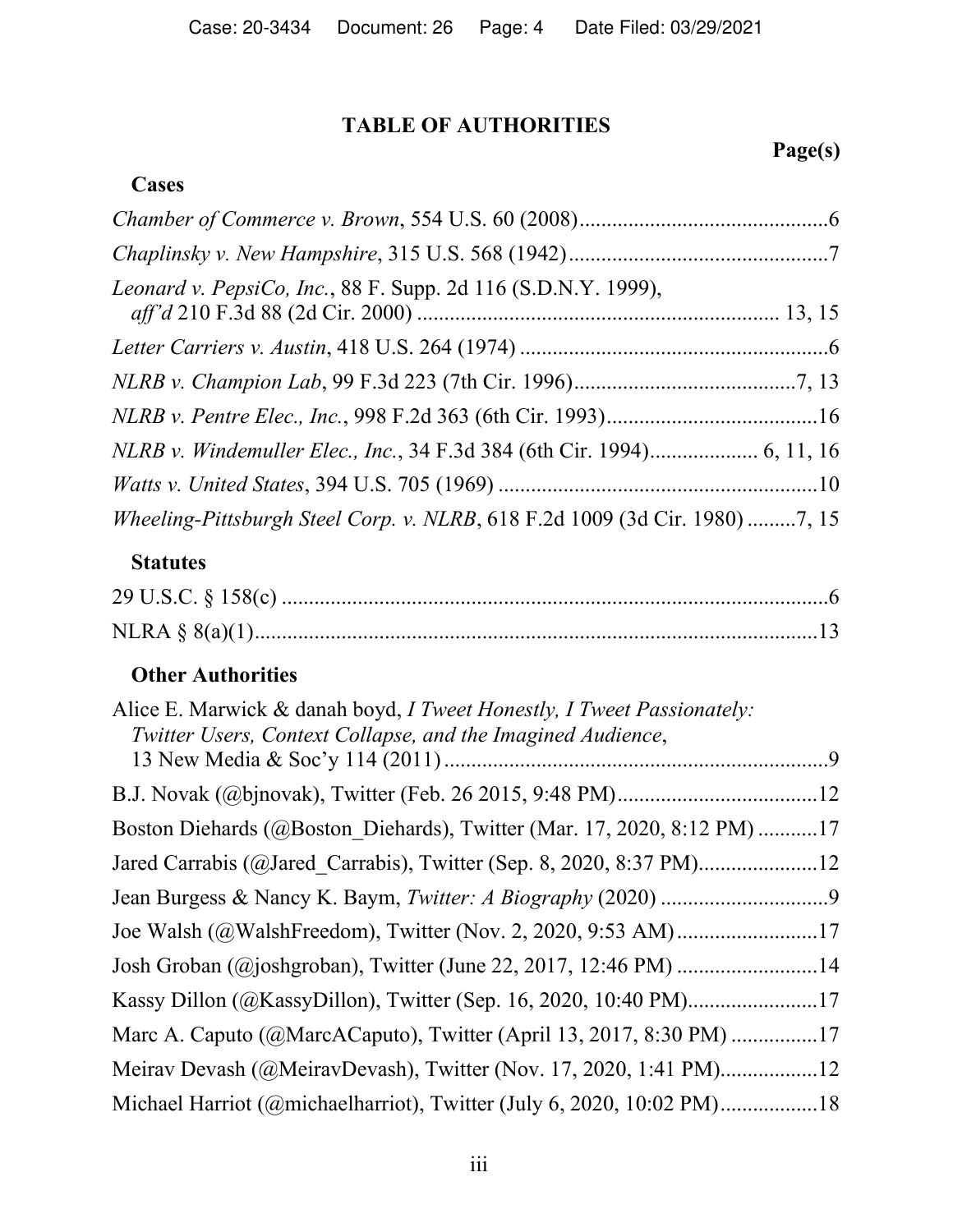| Naomi Lin & Emily Brooks, "Elizabeth Warren and the GOP Got In a Tiff<br>About Her Dog Plotting Voter Fraud," Wash. Ex., July 17, 202017 |  |
|------------------------------------------------------------------------------------------------------------------------------------------|--|
| Nicholas Megalis (@nicholasmegalis), Twitter (Mar. 14, 2015, 1:37 PM)12                                                                  |  |
| Patton Oswalt (@pattonoswalt), Twitter (Nov. 7, 2014, 8:14 PM)12                                                                         |  |
| President Barack Obama, White House Correspondents' Dinner Address 2010,                                                                 |  |
| Rick Wilson (@TheRickWilson), Twitter (Aug. 1, 2019, 8:24 AM)14                                                                          |  |
| See Ben Domenech (@bdomenech), Twitter, on Internet Archive: Wayback                                                                     |  |
| Seth Mandel (@SethAMandel), Twitter (June 19, 2020, 11:35 AM)18                                                                          |  |
|                                                                                                                                          |  |
| The Daily Show with Jon Stewart: April 24, 2007                                                                                          |  |
| <i>The Simpsons: Deep Space Homer</i> (Fox TV broadcast Feb. 24, 1994)14                                                                 |  |
|                                                                                                                                          |  |
| Tyler Kingkade, "NYU Student Email Reply-Allpocalypse: Entire Student                                                                    |  |
|                                                                                                                                          |  |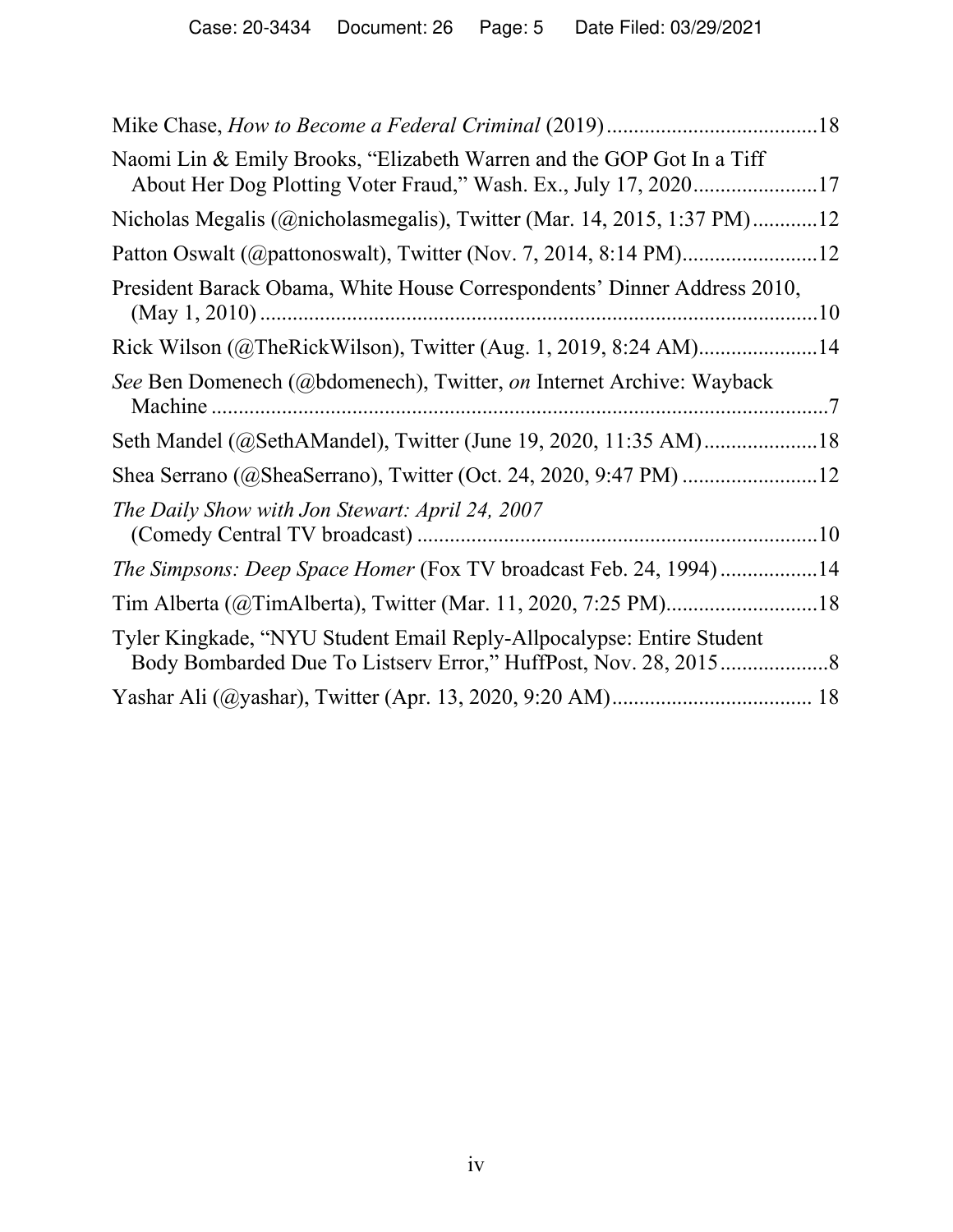#### **IDENTITY AND INTEREST OF** *AMICI CURIAE***[1](#page-5-0)**

The **Cato Institute** was established in 1977 as a nonpartisan public policy research foundation dedicated to advancing the principles of individual liberty, free markets, and limited government. Cato's Robert A. Levy Center for Constitutional Studies was established in 1989 to promote the principles of limited constitutional government that are the foundation of liberty. Toward those ends, Cato has participated as *amicus curiae* in numerous cases before federal courts. Cato also works to defend individual rights through publications, lectures, conferences, public appearances, and the annual *Cato Supreme Court Review*.

**Reason Foundation** is a nonpartisan and nonprofit organization, founded in 1978 to promote liberty by developing, applying, and communicating libertarian principles and policies, including free markets, individual liberty, and the rule of law. Reason advances its mission by publishing *Reason* magazine, as well as website commentary, and by issuing research reports. Reason also communicates through books, articles, and appearances at conferences and on broadcast media.

The **Individual Rights Foundation** (IRF) is the legal arm of the David Horowitz Freedom Center (DHFC), a nonprofit 501(c)(3) organization. The mission of DHFC is to promote the core principles of free societies—and to defend

<span id="page-5-0"></span> $<sup>1</sup>$  Fed. R. App. P. 29 Statement: All parties have consented to the filing of this brief,</sup> no party's counsel authored any part of this brief, and no person other than *amici* made a monetary contribution to fund its preparation or submission.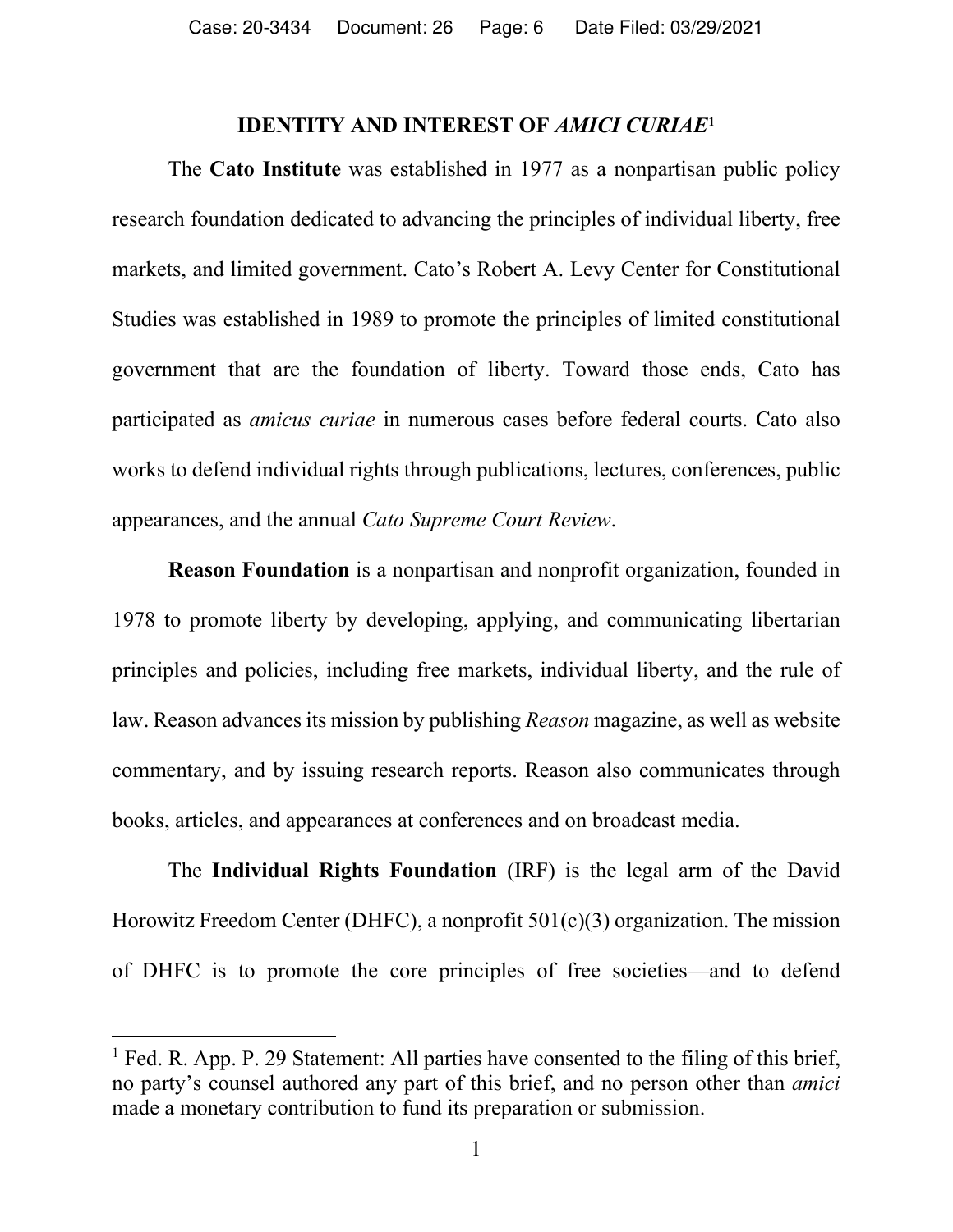America's free society—through educating the public on the constitutional values of individual freedom, the rule of law, private property, and limited government.

The **DKT Liberty Project** is a nonprofit organization founded in 1997 to promote individual liberty against government encroachment. DKT is committed to promoting every American's right and responsibility to function as an autonomous and independent individual. DKT espouses vigilance against government overreach of all kinds, but especially that which restricts fundamental First Amendment rights.

**Nadine Strossen** is professor emerita at New York Law School and former national president of the American Civil Liberties Union (1991-2008). She is a frequent speaker and media commentator on constitutional law and civil liberties, and has testified before Congress on multiple occasions. She is author, most recently, of *HATE: Why We Should Resist It with Free Speech, Not Censorship* (2018).

**P.J. O'Rourke** is one of America's leading political satirists, an H.L. Mencken Research Fellow at the Cato Institute, and a prodigious producer of jokes. Formerly the editor of the *National Lampoon*, he has written for a host of publications and is currently editor-in-chief of the web magazine *American Consequences*. O'Rourke's 20 books, including three *New York Times* bestsellers, have been translated into a dozen languages and are worldwide bestsellers.

**Clay Calvert** is professor of law, Brechner Eminent Scholar in Mass Communication, and director of the Marion B. Brechner First Amendment Project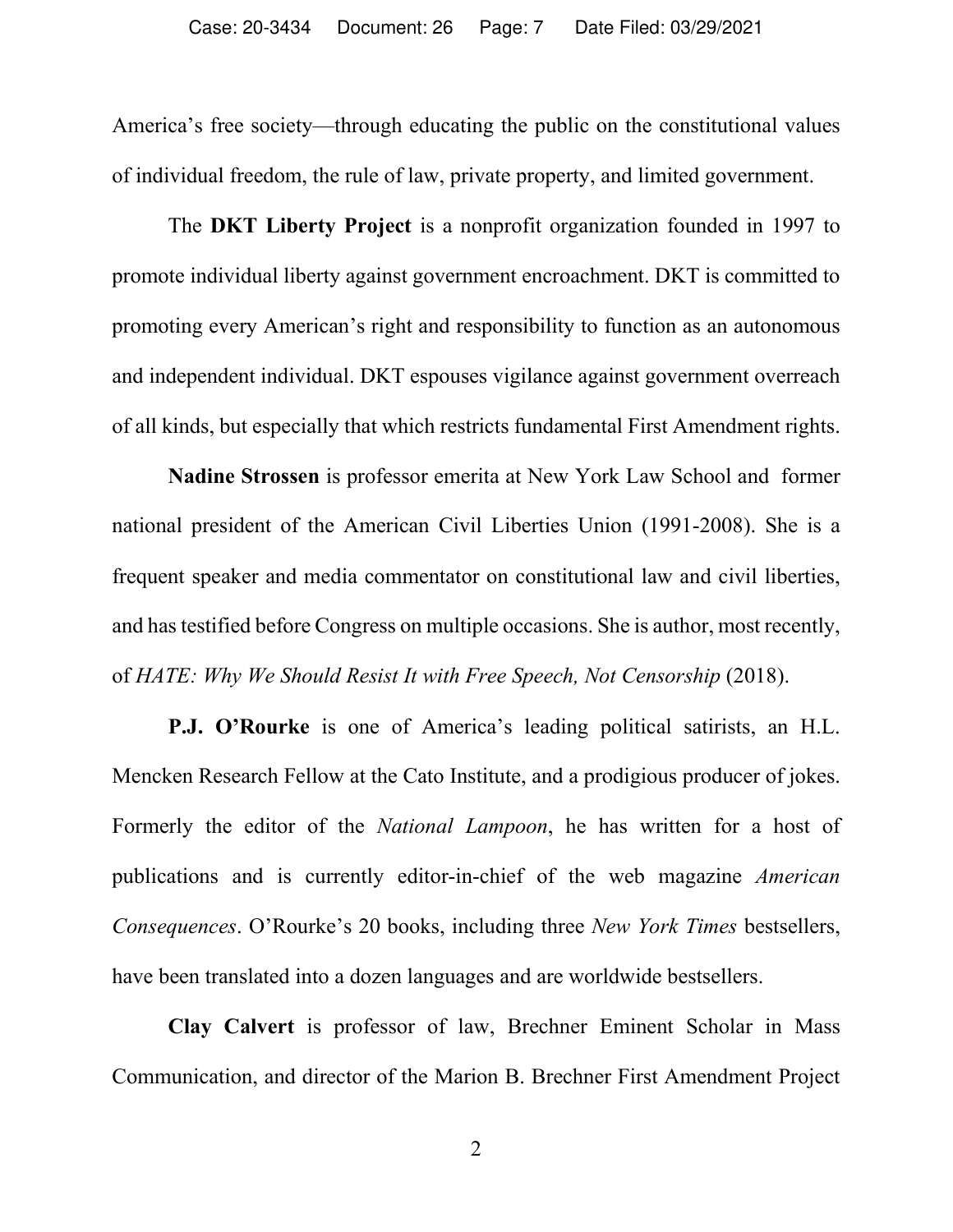at the University of Florida. He has published more than 150 law journal articles related to issues affecting freedom of expression, including ones on the topic of threats, and he has taught courses on communications law for more than 20 years at the undergraduate, graduate and law school levels.

**Robert Corn-Revere** is a partner at Davis Wright Tremaine LLP, specializing in First Amendment and communications law. He has been involved in many precedent-setting cases, including *United States v. Playboy Entertainment Group, Inc*., 529 U.S. 803 (2000) and *United States v. Stevens*, 559 U.S. 460 (2010). In 2003, Corn-Revere successfully petitioned Governor George Pataki to grant the first posthumous pardon in New York history to the late comedian Lenny Bruce who was convicted for "obscene" comedy routines.

**Michael James Barton** is a dues-paying union member in Texas. He has lectured at numerous universities and published op-eds across the nation on matters ranging from cybersecurity to missile defense. Barton previously worked in the U.S. Senate, White House, and Pentagon.

**Penn Jillette** and **Teller** are Emmy-winning magicians, authors, and TV hosts. They are recipients of the Hugh M. Hefner First Amendment Award.

This case concerns *amici* because we are committed to preserving free expression and edgy humor. When an obvious joke is misinterpreted as an illegal threat, everyone becomes a little more frightened that the next thing they say (or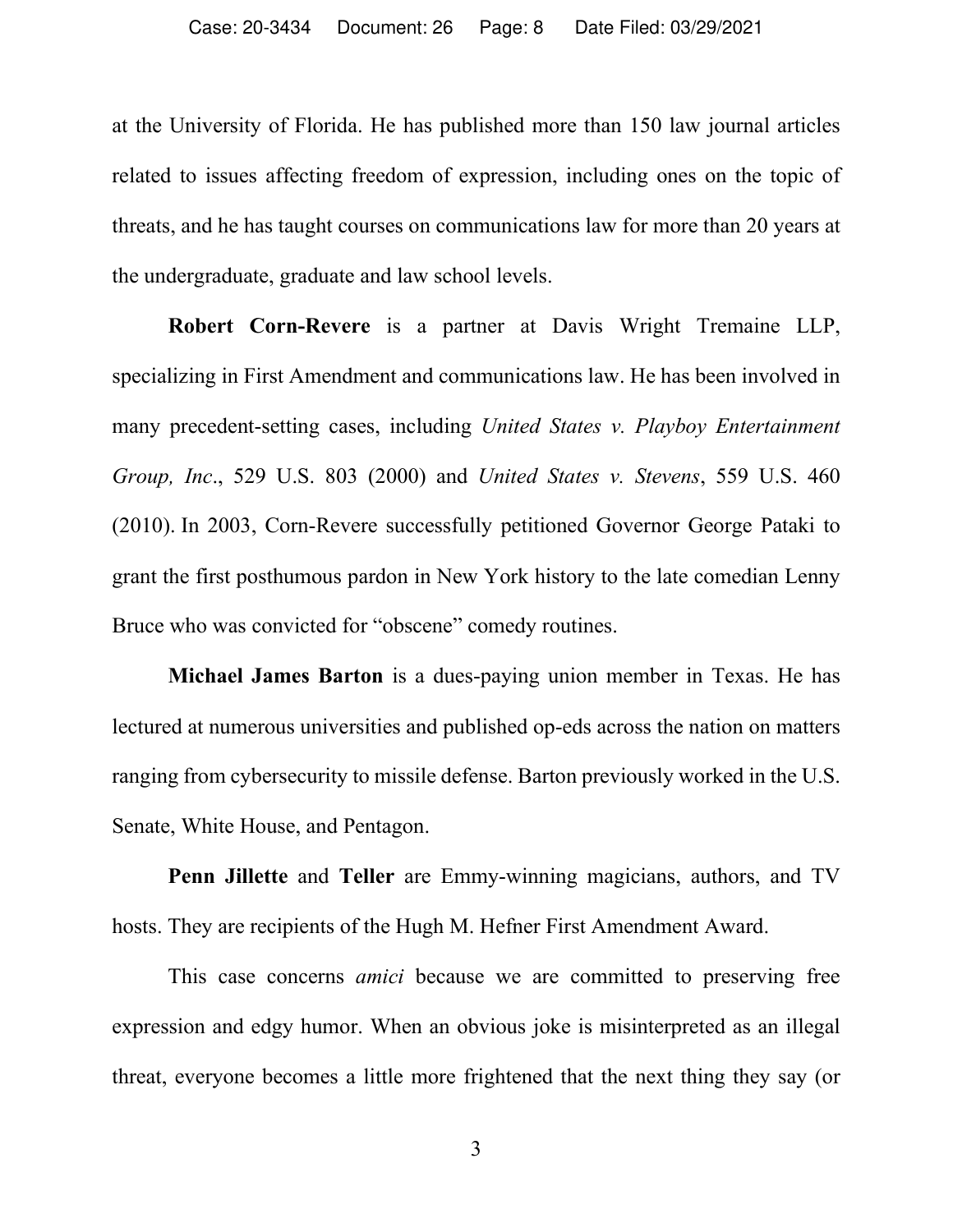tweet) might get them haled into court. *Amici* have previously filed briefs in many other First Amendment cases, including making light of humorless speech restrictions in *Iancu v. Brunetti*, 139 S. Ct. 2294 (2019), *Matal v. Tam*, 137 S. Ct. 1744 (2017); *Walker v. Texas Div., Sons of Confederate Veterans, Inc.*, 135 S. Ct. 2239 (2015); and *Susan B. Anthony List v. Driehaus*, 134 S. Ct. 2334 (2014).

#### **INTRODUCTION AND SUMMARY OF ARGUMENT**

Ben Domenech, publisher of the online politics and culture website *The Federalist*, jokingly tweeted from his personal Twitter account: "FYI @fdrlst first one of you tries to unionize I swear I'll send you back to the salt mine." Another Twitter user with no connection to *The Federalist* filed a charge with the National Labor Relations Board, claiming the tweet amounted to an unfair labor practice by parent company FDRLST Media: threatening reprisal against those wishing to form a union. The NLRB ALJ agreed, as did the Board, ordering Domenech to delete the tweet, among other relief. That order has been appealed, which brings us here.

This case can be resolved on the basis of one fact: Domenech's tweet was a joke, not a threat. We know this because Domenech sent it out to more than 80,000 followers—and anyone else who might find it through retweets or other shares. That's not the typical *modus operandi* for breaking federal labor law. If Domenech really wanted to punish employees of FDRLST Media, he would have done it in an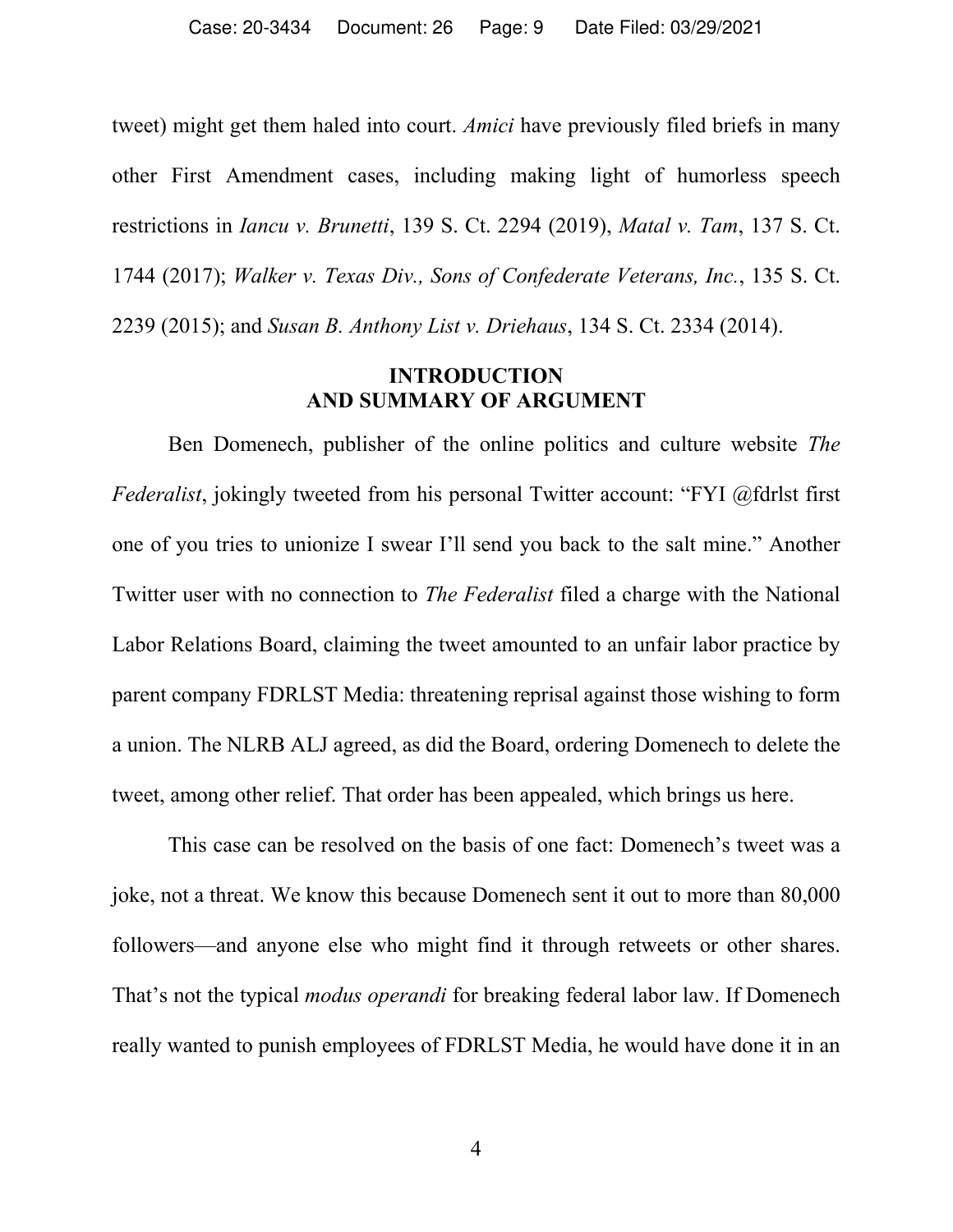email—and if he really *really* wanted to punish them, he would have done it in a proverbial meeting (now via Zoom?) that could have been an email.

The tweet was also clearly a joke because it was, well, funny. FDRLST Media is not a cartoonishly evil mega-conglomerate with its own salt mine. Those who approach company headquarters need not fear that Domenech might "release the hounds."<sup>[2](#page-9-0)</sup> His tweet played into that stereotype for humorous effect. There's no indication any FDRLST employee viewed it as anything more than a joke because no reasonable FDRLST employee *could have* viewed it as anything but a joke.[3](#page-9-1)

Finally, even though Domenech's tweet was a joke, this case is not. If you can be haled into court and found in violation of federal law on the basis of satire, sarcasm, or hyperbole, everyone will self-censor their humor, to the detriment of freewheeling discourse. Will the NLRB next come for motivational posters saying, "the beatings will continue until morale improves"? Will exasperated exhortations on Twitter to "burn it all down" lead to house calls from the FBI? Better not to start down that path. The NLRB should learn to take a joke.

<span id="page-9-0"></span><sup>2</sup> Indeed, there are no company headquarters, or at least offices; long before the pandemic, *The Federalist* writers and staff all worked remotely.

<span id="page-9-1"></span><sup>3</sup> Counsel of record, a senior contributor to *The Federalist*, took it as a joke as well. He can also attest, from his experience on the staff listserv, that just as writers take Ben Domenech's story requests to heart, *nobody* takes his tweets seriously.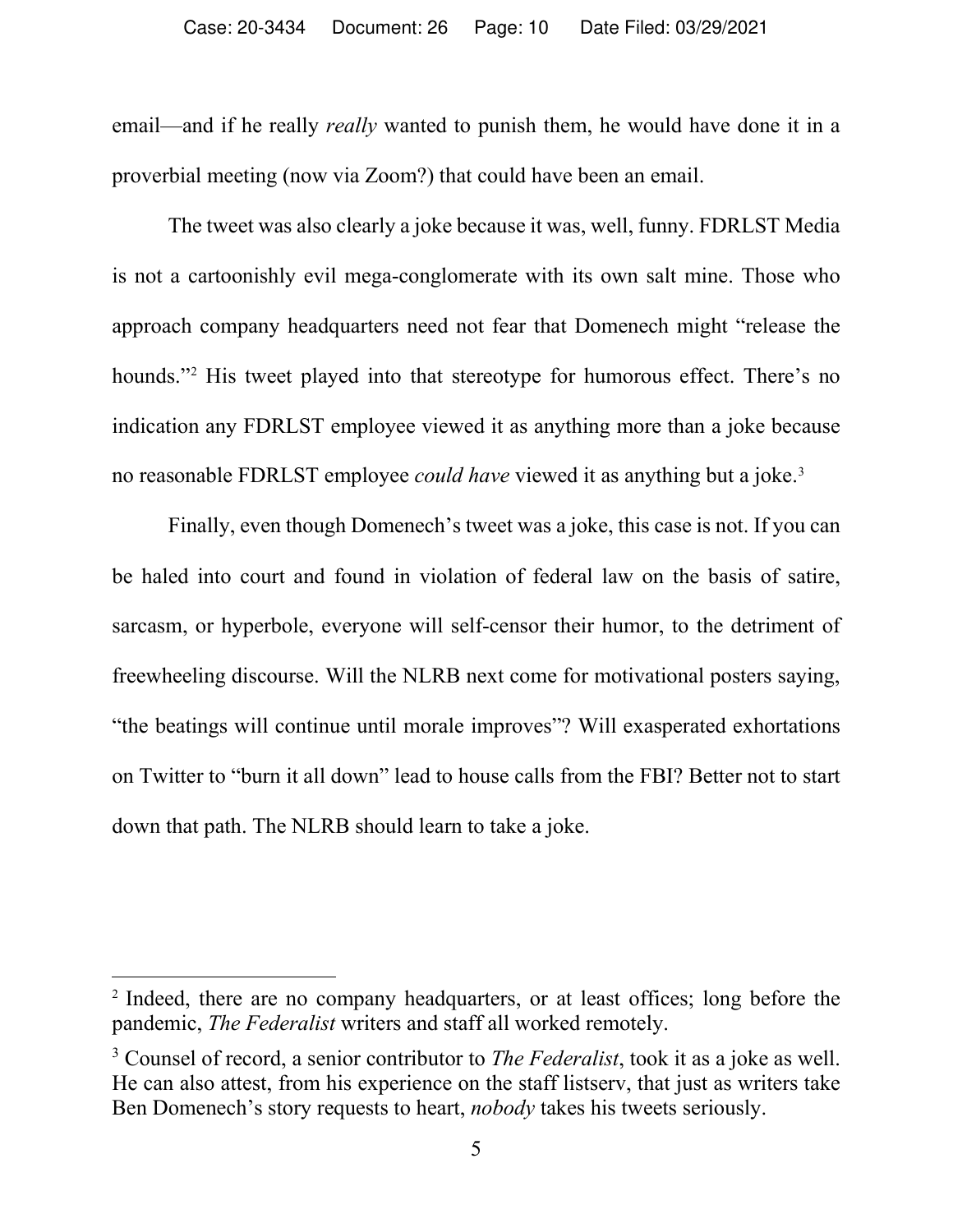#### **ARGUMENT**

### **I. THE TWEET WAS A JOKE, NOT A THREAT**

The National Labor Relations Act "protects speech by both unions and employers from regulation by the NLRB" if that speech "contains no threat of reprisal or force or promise of benefit." *Chamber of Commerce v. Brown*, 554 U.S. 60, 67 (2008) (quoting 29 U.S.C. § 158(c)). With this provision, Congress "expressly fostered" the "freewheeling use of the written and spoken word." *Id.* at 68 (quoting *Letter Carriers v. Austin*, 418 U.S. 264, 272–73 (1974)).

Because of the important free speech values at stake, courts "should be vigilant to see that the NLRB does not read elements of interference, restraint or coercion into speech that is in fact nonthreatening and that would not strike a reasonable person as threatening." *NLRB v. Windemuller Elec., Inc.*, 34 F.3d 384, 392 (6th Cir. 1994). Unfortunately, that's exactly what the NLRB did here. The Board interpreted this public tweet by *The Federalist* publisher Ben Domenech ("The Tweet") as a threat of reprisal: "FYI  $@$  fdrlst first one of you tries to unionize I swear I'll send you back to the salt mine."[4](#page-10-0) Both text and context make clear that Domenech's tweet was a joke, not a threat.

<span id="page-10-0"></span>Ben Domenech (@bdomenech), Twitter (June 6, 2019, 11:39 PM), https://bit.ly/38KTffz.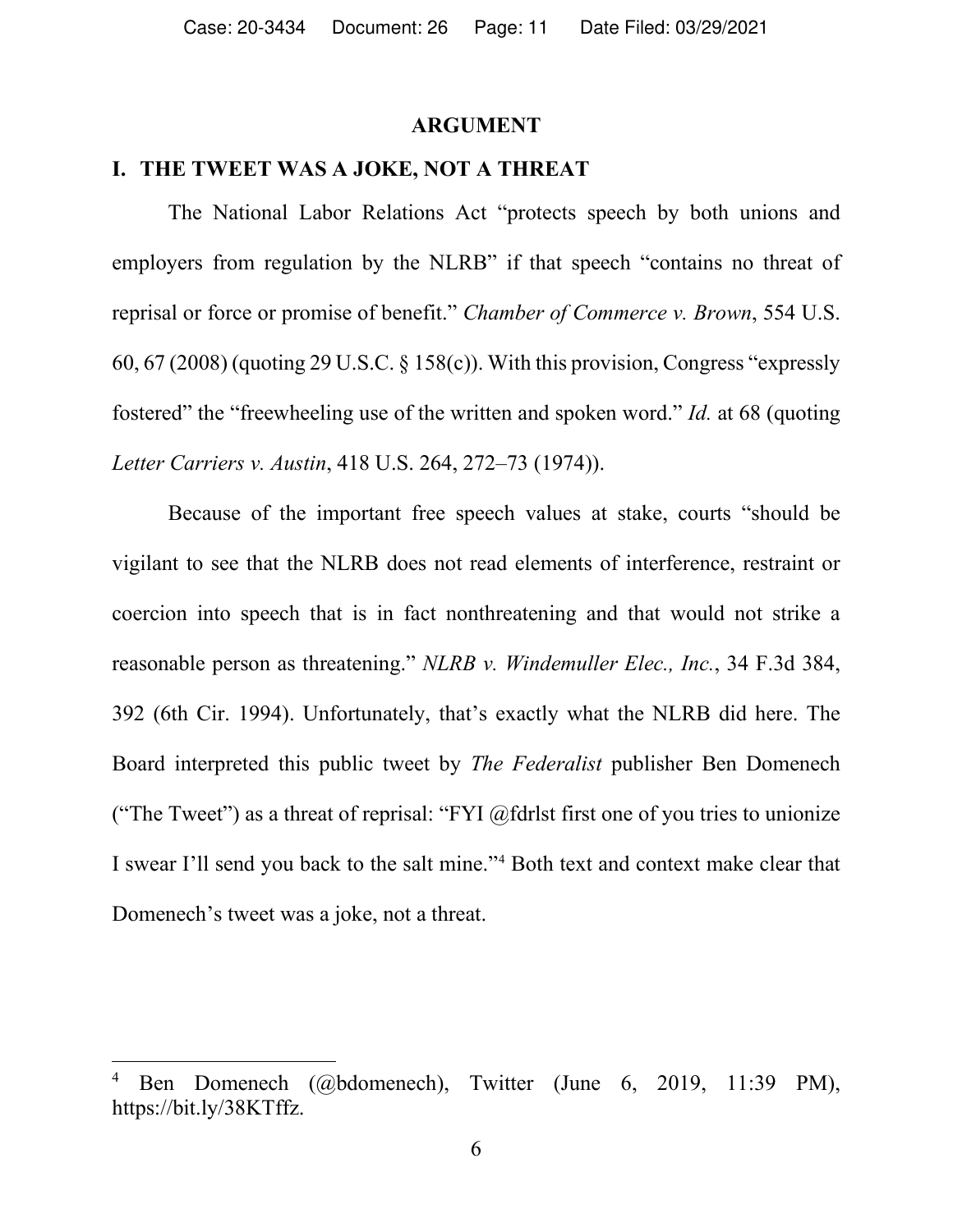#### **A. The Tweet Was Public and Performative**

When interpreting whether a message constitutes a threat of reprisal, context is key. Even face-to-face "fighting words" are not considered to be threatening when spoken with "a disarming smile." *Chaplinsky v. New Hampshire*, 315 U.S. 568, 573 (1942). That's even more true where there's a wider audience.

Twitter is a public and performative space, and it should not generally be presumed that a tweet is a formal statement of policy, our last president's dalliances with the platform notwithstanding. A statement must be viewed "in light of all the existing circumstances." *Wheeling-Pittsburgh Steel Corp. v. NLRB*, 618 F.2d 1009, 1020 (3d Cir. 1980); *see also NLRB v. Champion Lab*, 99 F.3d 223, 229 (7th Cir. 1996) ("Context is a crucial factor in determining whether a statement is an implied threat."). Here, the ALJ and NLRB erred by ignoring a crucial piece of context: Domenech's statement was in the form of a tweet on a public and widely followed social-media account.

People generally don't make serious, illegal threats in front of an audience of 83,000 people. That's about how many followers Ben Domenech had on Twitter when he posted The Tweet. *See* Ben Domenech (@bdomenech), Twitter, *on* Internet Archive: Wayback Machine (last visited Mar. 26, 2021) (showing that Domenech had over 83,000 followers on June 14, 2019), https://bit.ly/38GIQSb. And, of course, with retweets and other types of sharing, the potential audience for a tweet is vast.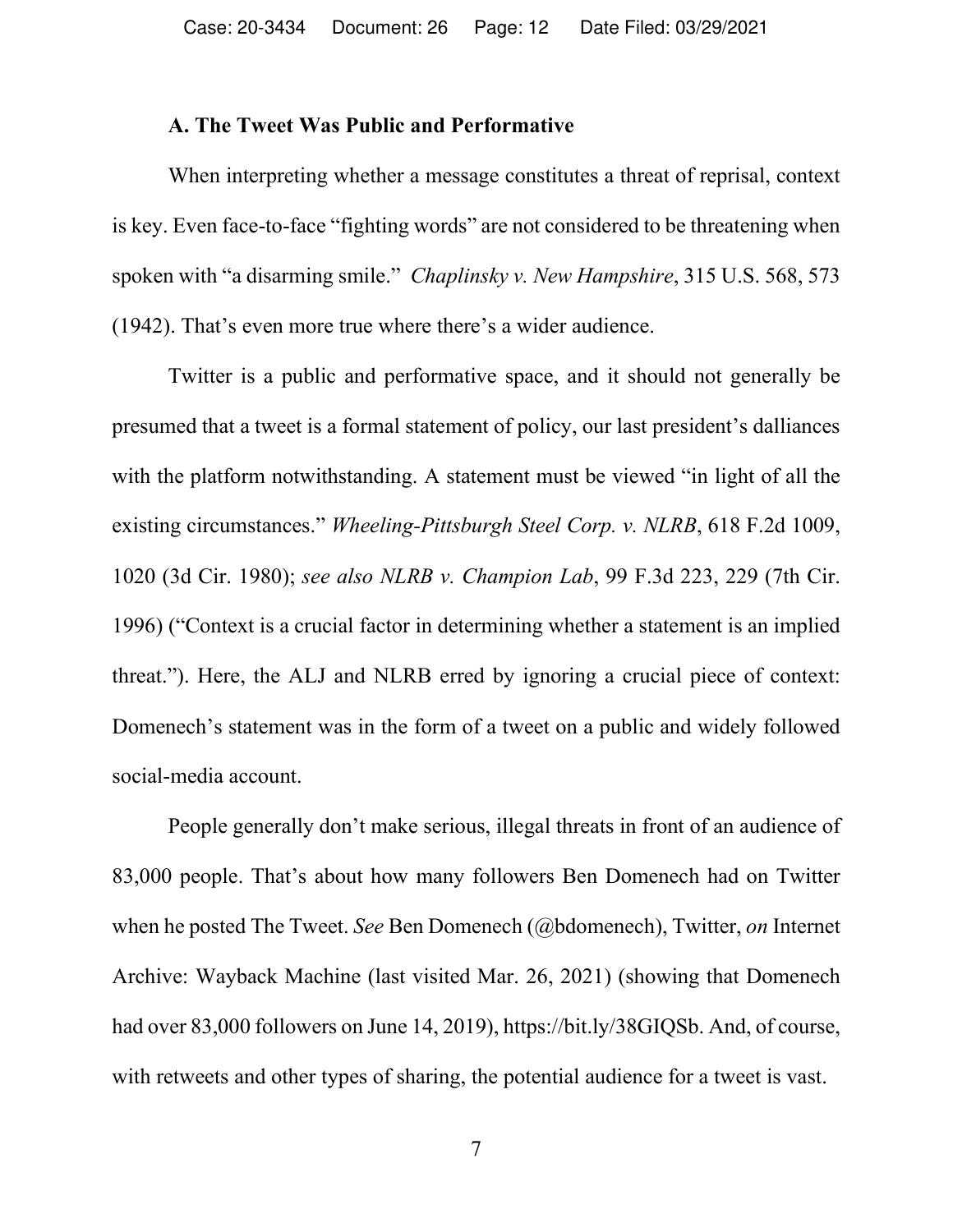Yet both the ALJ and the NLRB disregarded this factor, concluding that the public nature of Domenech's tweet had no bearing on its interpretation. In their view, the words of The Tweet should be read exactly as if Domenech had written them in an email sent solely to Federalist Media employees. *See* CAR278 ("[T]he statement 'if you unionize, you will be sent to the salt mines' was meant for the FDRLST employees and not the public.").<sup>[5](#page-12-0)</sup> In this telling, Domenech's thousands of Twitter followers were not an intended audience for The Tweet, despite the message being posted on Domenech's public account. *See* CAR278 ("[T]his tweet had no other purpose except to threaten the FDRLST employees with unspecified reprisal.").[6](#page-12-1)

That analysis ignores the inherently public and performative nature of Twitter. Internet users know that delivering a message via tweet is very different from delivering a message via email. "The typical email has an articulated audience, while the typical tweet does not. Email is also usually private, while Twitter is primarily public. Notably, people avoid broaching many topics on Twitter precisely for this reason." Alice E. Marwick & danah boyd [sic], *I Tweet Honestly, I Tweet* 

<span id="page-12-0"></span> $<sup>5</sup>$  Although millions of Americans over the past year have found themselves saying</sup> "this Zoom meeting could have been an email," the NLRB may have been the first to say "this public tweet on a high-profile Twitter account was a violation of federal labor law . . . and also could have been an email."

<span id="page-12-1"></span><sup>6</sup> We've heard of a "reply allpocalypse," but choosing to intentionally and inexplicably CC 83,000 people to a federal crime would be a new one. *See* Tyler Kingkade, "NYU Student Email Reply-Allpocalypse: Entire Student Body Bombarded Due To Listserv Error," HuffPost, Nov. 28, 2015, https://bit.ly/2OtHL9D.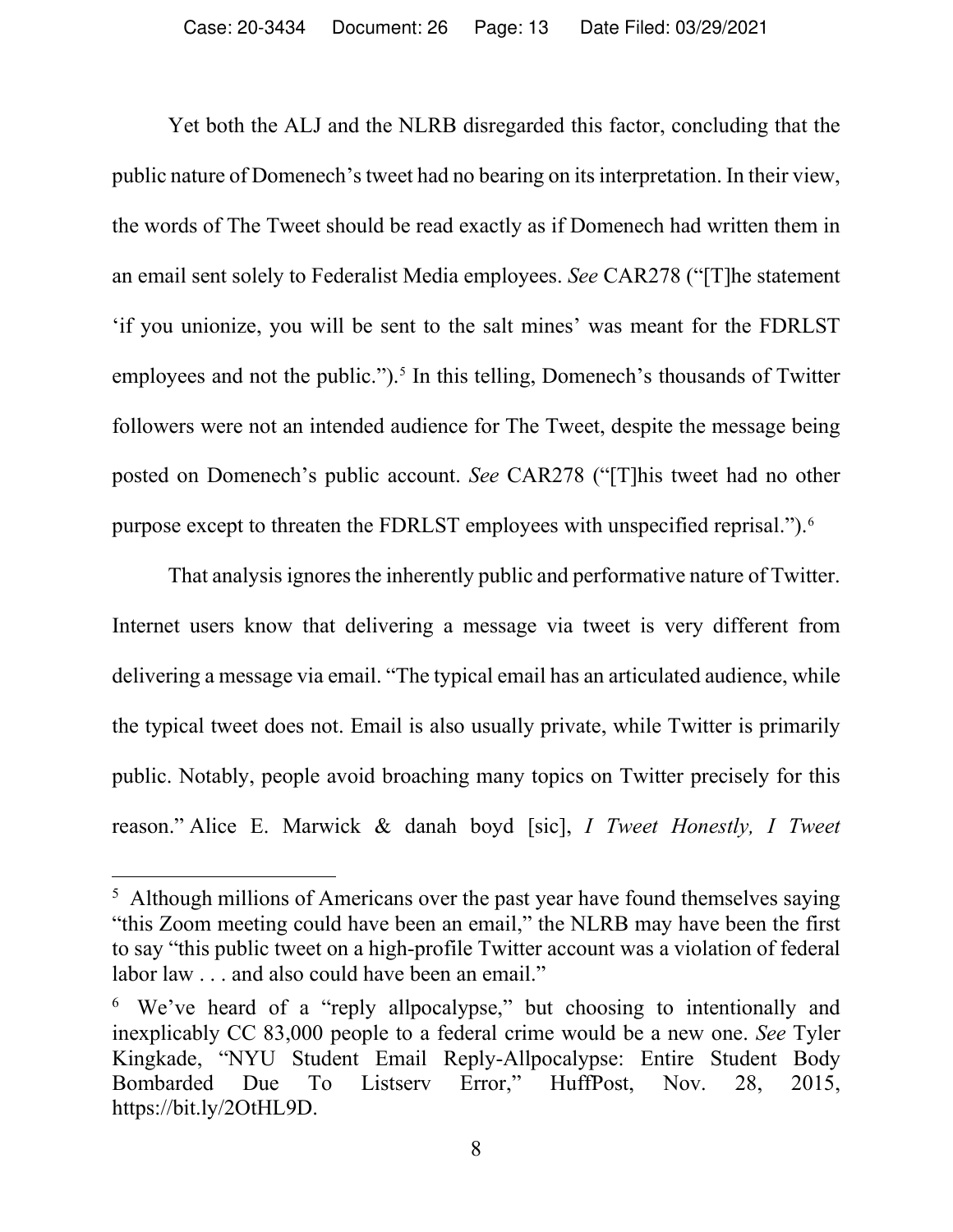*Passionately: Twitter Users, Context Collapse, and the Imagined Audience*, 13 New Media & Soc'y 114, 120 (2011).

Even when multiple Twitter users ostensibly carry on a conversation via Twitter, those users are aware that their conversation has a wider public audience, which gives the conversation a performative aspect. *See* Jean Burgess & Nancy K. Baym, *Twitter: A Biography* 53 (2020) (noting that even conversations between two Twitter users are publicly viewable and thus can be "performances of social connection"). *See also* Marwick & boyd, *supra*, at 117 (noting that Twitter conversations "can be viewed by anyone through search.twitter.com, the public timeline, or the sender's Twitter page"). Domenech chose *not* to use Twitter's "direct message" function—it likely never occurred to him to use it for his joke—which more closely resembles email in that it is private and targeted. *See id.* ("Twitter allows individuals to send private messages to people they follow through direct messages (DMs), but the dominant communication practices are public.").

Domenech chose to deliver his message to a wide audience *and people speak differently when they know they have an audience*. That's why conversations on latenight talk shows don't sound the same as conversations in the green room—let alone behind the closed doors of offices and executive suites. On TV, John McCain can tell Jon Stewart "I had something really picked out for you, too — it's a nice little IED [improvised explosive device] to put under your desk" and get laughs from the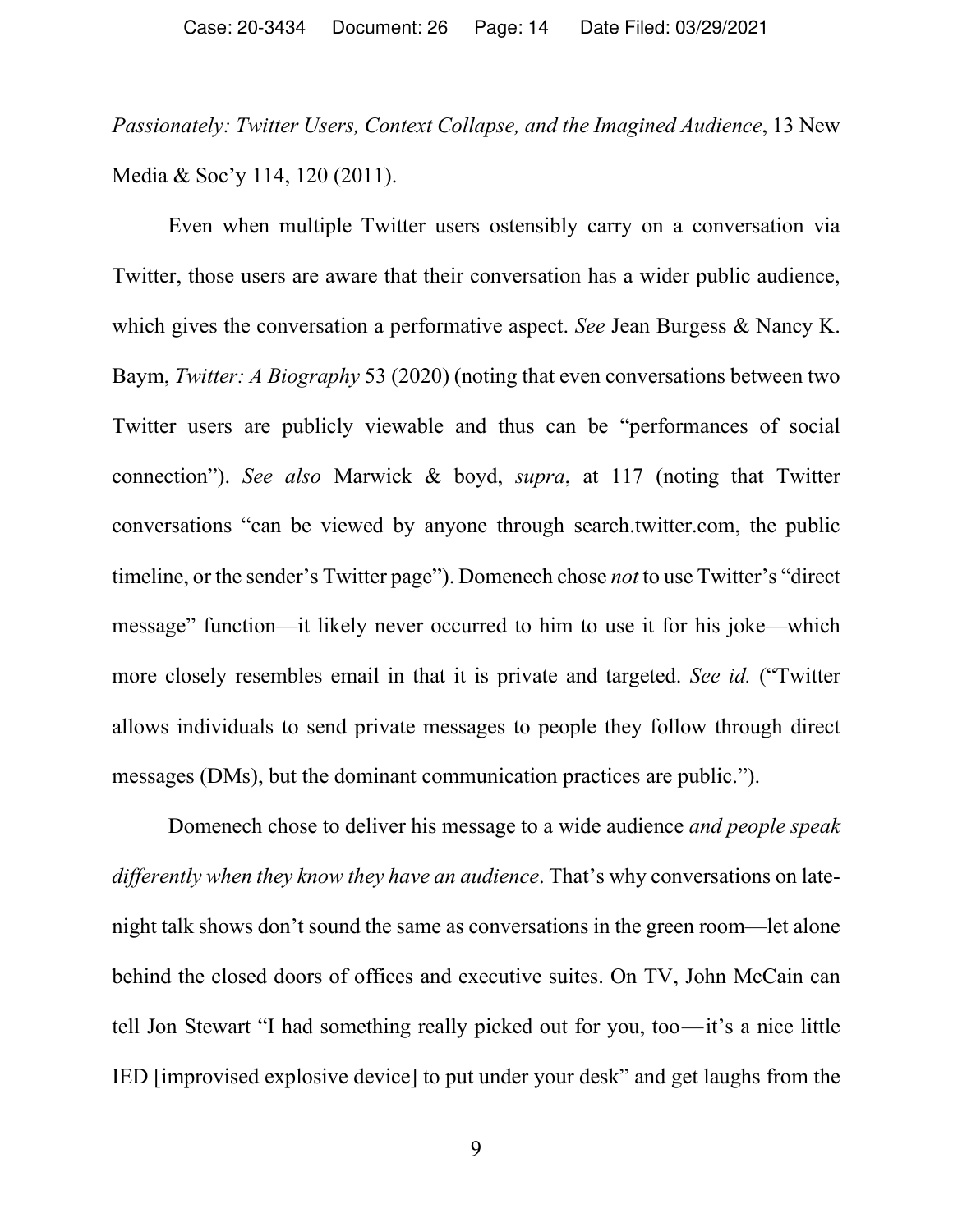crowd, not a visit from the FBI. *See The Daily Show with Jon Stewart: April 24, 2007* (Comedy Central TV broadcast), https://on.cc.com/3rZkDOQ.

The same holds true for speeches in front of a live audience. Consider this statement by a former president, ostensibly addressed to just a few young men (namely the heartthrob boy band the Jonas Brothers): "Sasha and Malia are huge fans. But, boys, don't get any ideas. I have two words for you—predator drones. You will never see it coming. You think I'm joking." President Barack Obama, White House Correspondents' Dinner Address 2010, (May 1, 2010), https://bit.ly/3cC6JLY. If spoken in a private late-night phone call, such a message might be a little unsettling. But since it was actually delivered in front of hundreds of people and broadcast to a national audience, the Jonas Brothers knew from context that it was said only for laughs.

Courts have long understood the common-sense intuition that a speech delivered to a large audience is unlikely to contain an illegal threat. The Supreme Court held that a joke about putting President Lyndon Johnson in the sights of a rifle was not a true threat in part because it "was made during a political debate . . . and the crowd laughed after the statement was made." *Watts v. United States*, 394 U.S. 705, 707 (1969). The Court explained that, "[t]aken in context," the joke was only "a kind of very crude offensive method of stating a political opposition." *Id.* at 708.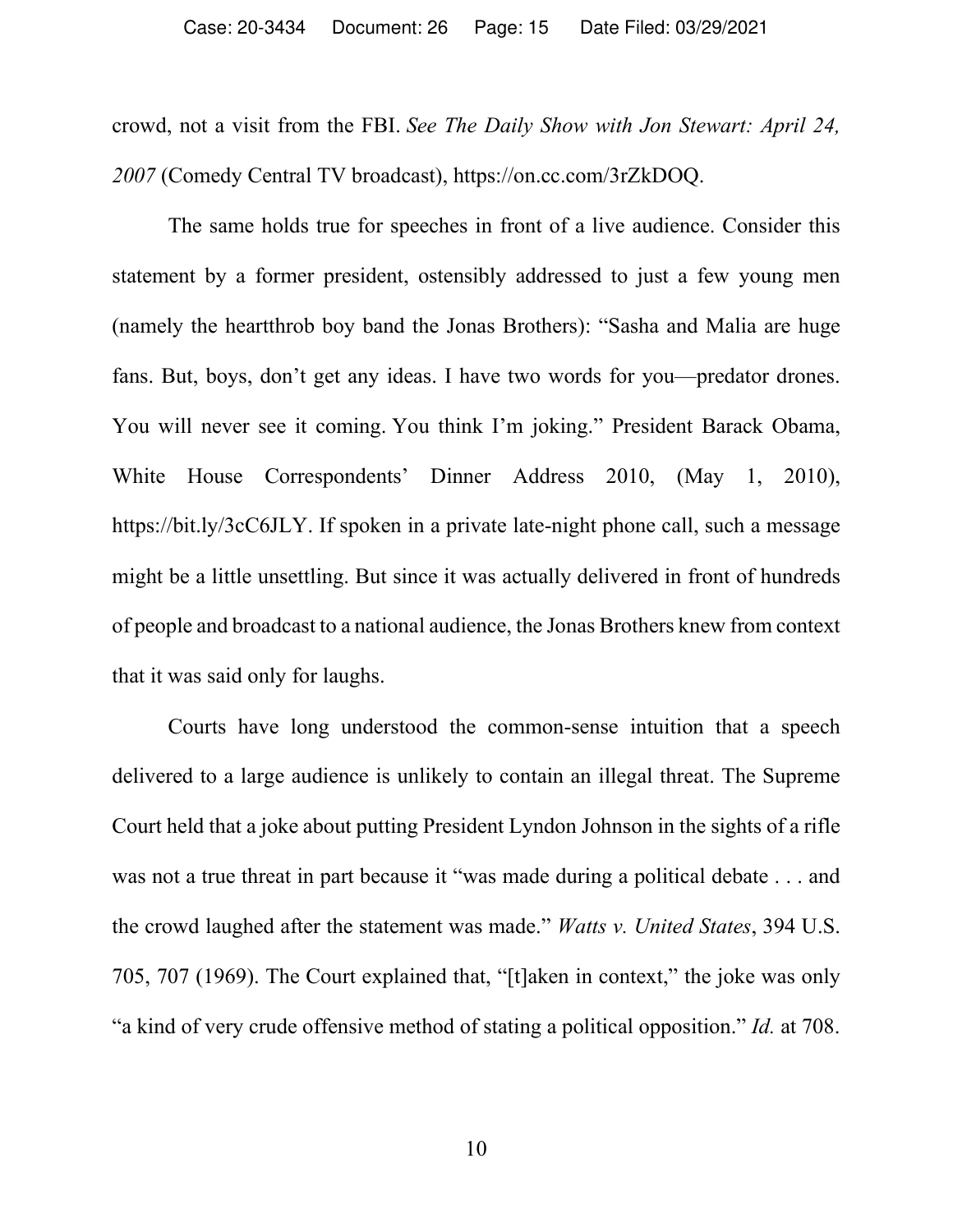And courts have applied the same reasoning to cases involving the statutory provisions at issue here: NLRA sections  $8(a)(1)$  and  $8(c)$ . In a case involving a joke made in front of a large audience by a company executive, the Sixth Circuit correctly found it implausible that the sophisticated executive would have admitted to illegal anti-union hiring preferences. As the court explained, the speaker "knew perfectly well that it would be illegal for him to discriminate against union activists." *Windemuller*, 34 F.3d at 393; *see also id.* (noting that the speaker perhaps "did not like the rules, but that hardly means that he was publicly threatening to break them"). And just like in *Watts*, the Sixth Circuit bolstered this interpretation by noting that the audience "broke into laughter." *Id.* at 392.

Despite the fact that Domenech delivered The Tweet to a wide audience, the ALJ nonetheless interpreted it as a message solely for FDRLST Media employees because "the tweet itself was prefaced with [FDRLST Media's] name and it was 'FYI' or 'For Your Information.'" CAR278. This interpretive theory, which the Board adopted, simply misunderstands a common format for jokes on Twitter.

Tagging a Twitter account and prefacing the tweet with a salutation is often done ironically, with no expectation that the tagged account will respond to the message, or even see it. For example, on a day when the internet was consumed by a fierce debate over the true colors of a photographed dress, tweeting "@BarackObama please clear this up for us" was not a serious petition meant only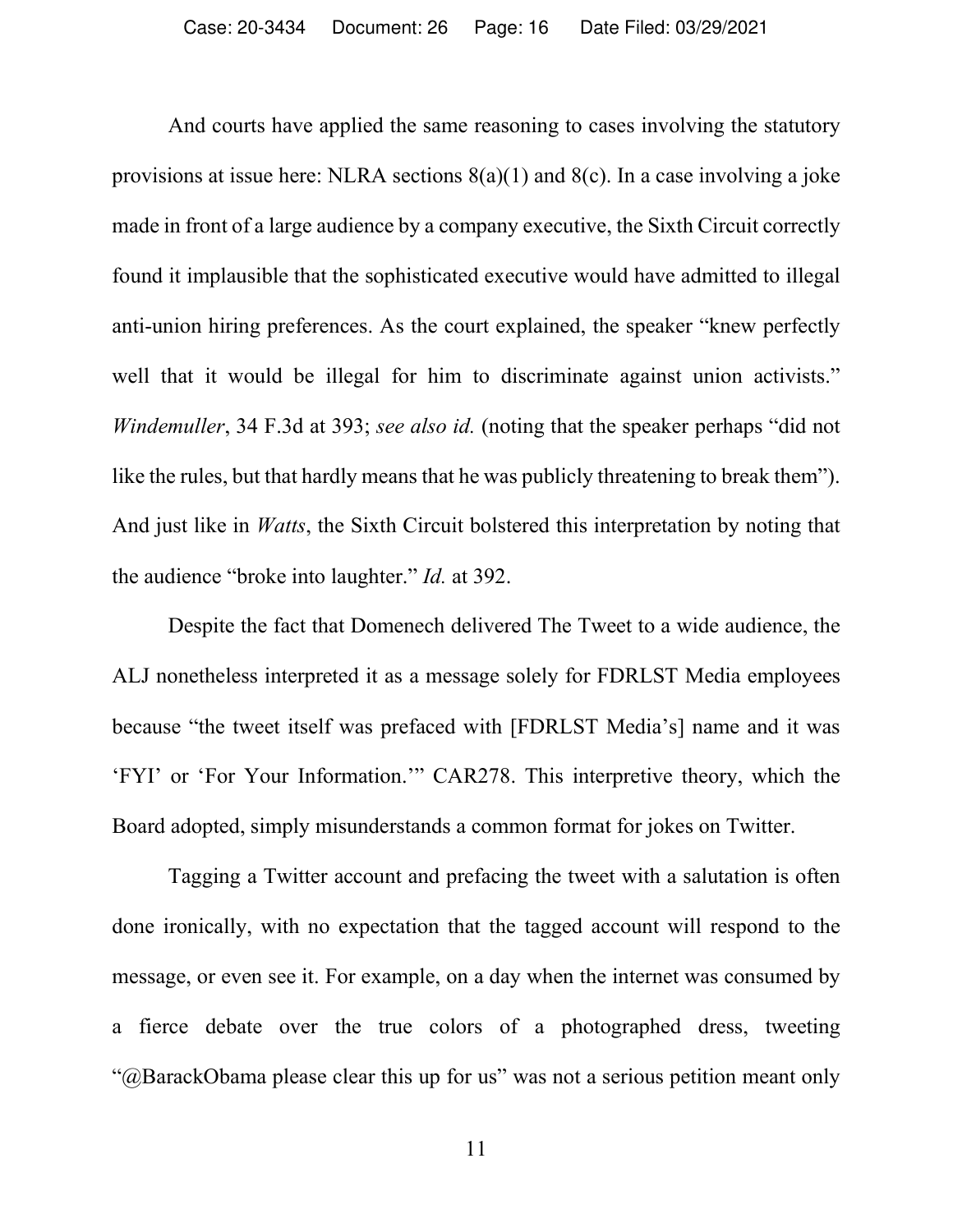for the president's eyes.<sup>[7](#page-16-0)</sup> Nor is "Dear President @BarackObama, Please add one extra day between Saturday and Sunday. Thank you. Sincerely, Everyone."[8](#page-16-1)

Indeed, tweets ostensibly "addressed" to a certain account routinely make outrageous "requests" for humorous effect. Just a few of many examples include: "Dear @BillGates: Please post a racial slur on the front gate of your home so I can get #Gatesgategate trending.";<sup>[9](#page-16-2)</sup> "Hey @Pontifex [the official Twitter account of The Pope], can we make  $\omega$ DollyParton the first saint with breast implants?";<sup>[10](#page-16-3)</sup> and "Hey @FBI, someone just ran a light on US 1 and Broward Blvd. in Ft. Lauderdale. Please send 15 agents forthwith. Or are they too busy measuring tire marks in TX?"<sup>[11](#page-16-4)</sup>

<span id="page-16-0"></span><sup>7</sup> B.J. Novak (@bjnovak), Twitter (Feb. 26 2015, 9:48 PM), https://bit.ly/3ePLFUN.

<span id="page-16-1"></span><sup>8</sup> Nicholas Megalis (@nicholasmegalis), Twitter (Mar. 14, 2015, 1:37 PM), https://bit.ly/3qYqKS7.

<span id="page-16-2"></span><sup>&</sup>lt;sup>9</sup> Patton Oswalt (@pattonoswalt), Twitter (Nov. 7, 2014, 8:14 PM), https://bit.ly/2P43dlv.

<span id="page-16-3"></span><sup>&</sup>lt;sup>10</sup> Meirav Devash (@MeiravDevash), Twitter (Nov. 17, 2020, 1:41 PM), https://bit.ly/3lpAvaC.

<span id="page-16-4"></span><sup>&</sup>lt;sup>11</sup> John Cardillo (@johncardillo), Twitter (Nov. 1, 2020, 7:56 PM), https://bit.ly/3tvORsR. Indeed, "addressing" tweets to the @FBI account to alert the Bureau to outrages like gross food pictures constitutes an entire sub-genre of Twitter humor unto itself. *See, e,g.*, "hello @FBI i would like to file a complaint @netw3rk made me watch Hereditary i would like him charged to the fullest extent of the law." Shea Serrano (@SheaSerrano), Twitter (Oct. 24, 2020, 9:47 PM), https://bit.ly/2OGnIVi; "WOW. I can't believe the Blue Jays are turning up the stadium lights AGAIN to make the Yankees play poorly. Unreal. @FBI." Jared Carrabis (@Jared\_Carrabis), Twitter (Sep. 8, 2020, 8:37 PM), https://bit.ly/2P0yWUw. Just as with Domenech's tweet, it would be absurd to interpret tagging the official @FBI Twitter account as an indication that these tweets are actually meant for the FBI, let alone *only* the FBI.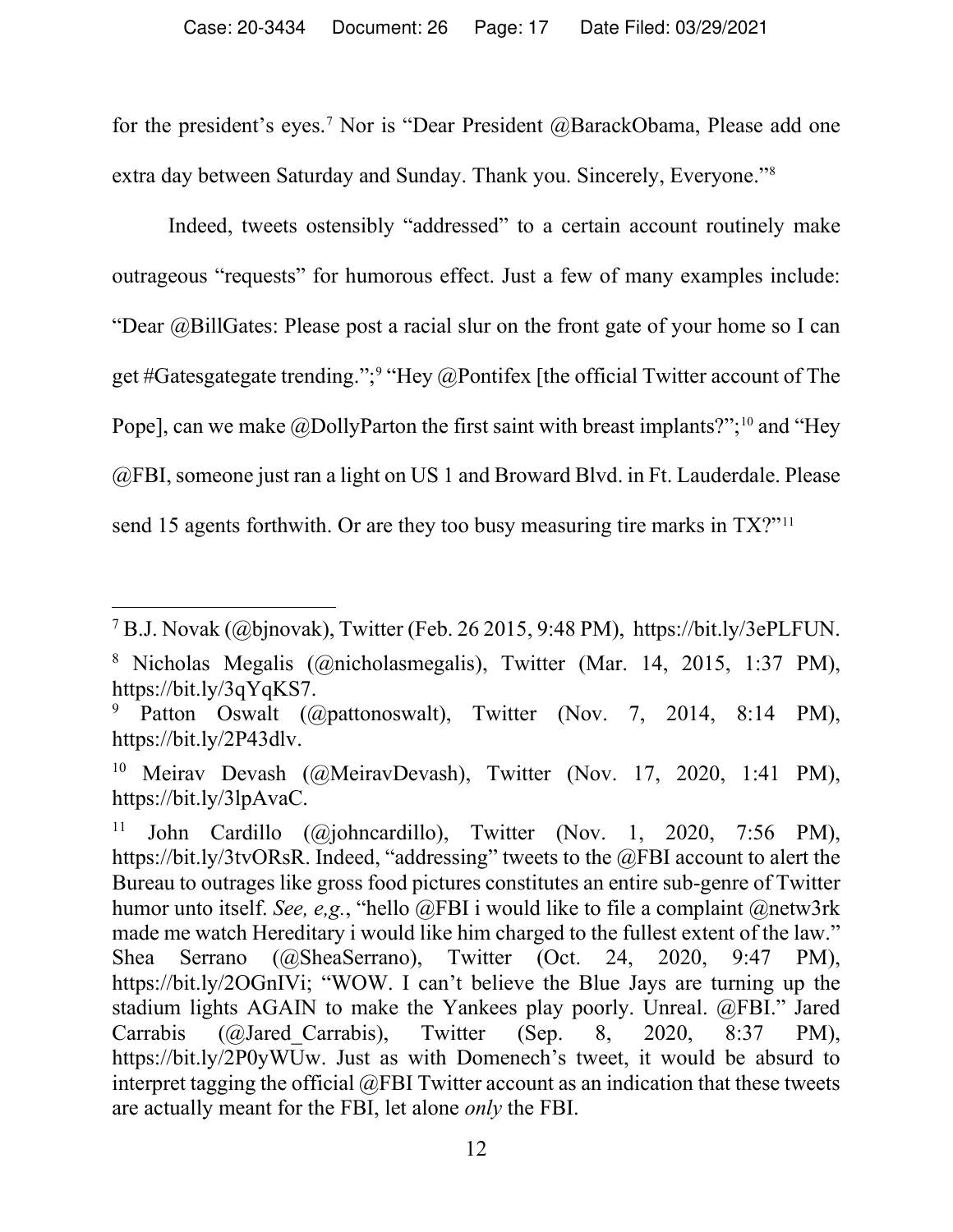Domenech's tweet was in the same mold as these other tweets—jokingly addressed to one account, but in reality meant for public consumption. The Tweet was delivered with Domenech's online audience in mind. A reasonable employee reading the tweet in light of that context would not consider it a personal threat.

#### **B. The Tweet Was Funny**

Courts applying NLRA  $\S$  8(a)(1) have recognized that "[t]hreatening statements are not usually made in bantering terms." *Champion Lab*, 99 F.3d at 229. That's why the Seventh Circuit reversed the NLRB's conclusion that the comment "I hope you guys are ready to pack up and move to Mexico" constituted a threat when it was made in a conversation where "there was joking going on back and forth." *Id.* at 228–29 (cleaned up). Accordingly, even if a statement is addressed solely to employees (which The Tweet was not), that statement *still* would not be a threat if the employees would reasonably understand it by its own terms as a joke.

That is the case here. A reasonable FDRLST employee would understand that The Tweet was a joke for the simple reason that The Tweet was *funny*. Of course, "[e]xplaining why a joke is funny is a daunting task; as the essayist E.B. White has remarked, 'Humor can be dissected, as a frog can, but the thing dies in the process.'" *Leonard v. PepsiCo, Inc.*, 88 F. Supp. 2d 116, 128 (S.D.N.Y. 1999) (footnote omitted), *aff'd* 210 F.3d 88 (2d Cir. 2000). But in its plodding attempt to translate the literal meaning of "salt mine," the ALJ both killed the frog *and* misconceived it.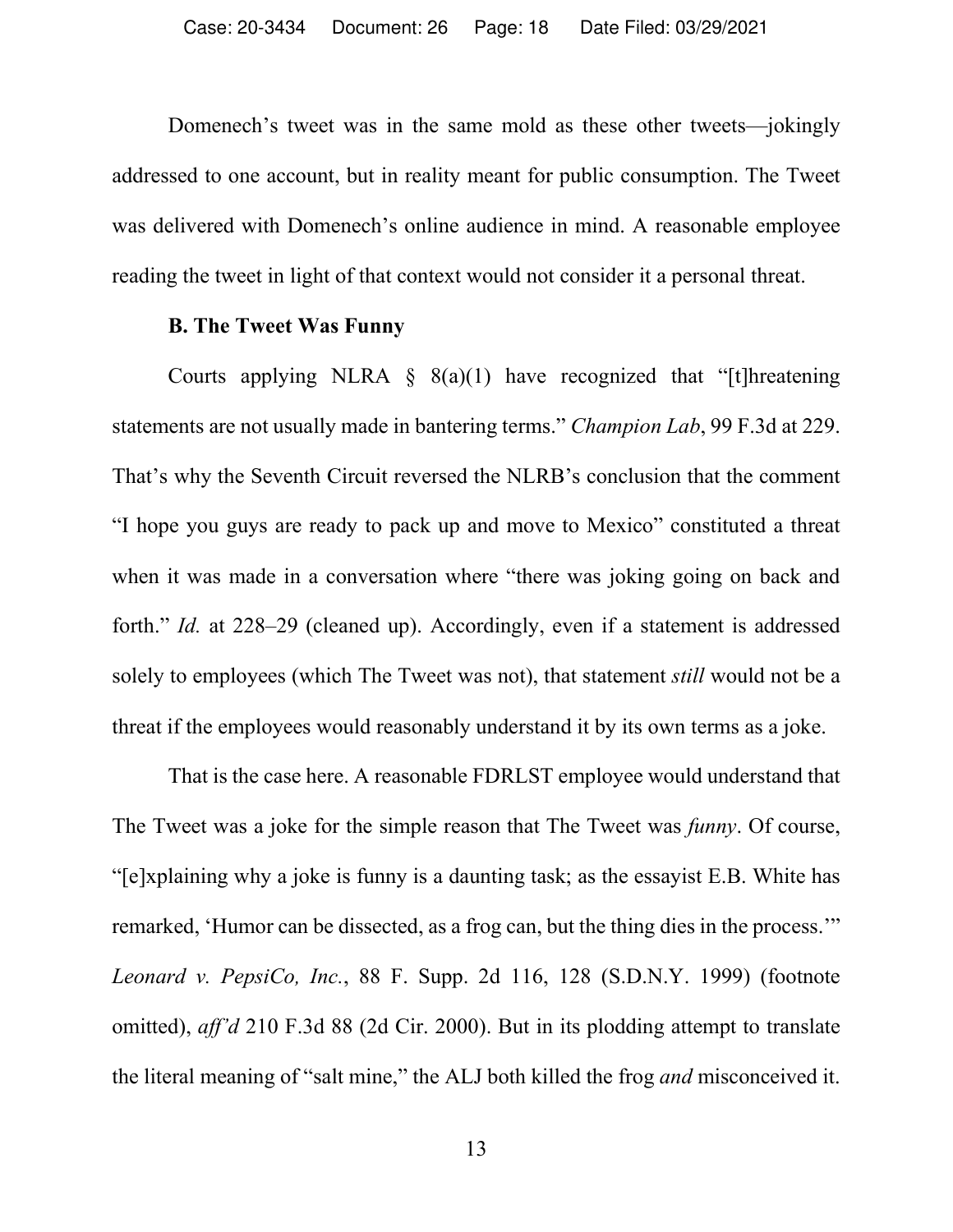*See* CAR278 ("Obviously, the FDRLST employees are not literally being sent back to the salt mines. . . . The literal definition of *salt mine* explains the origin of the figurative meaning. Work in a salt mine is physically challenging and monotonous, and any job that feels that tedious can be called a salt mine."). Domenech didn't invoke "salt mine" to speak in code; he chose the term to be funny.

Why was The Tweet funny? We can start with the fact that salt mines are funny—even funnier than sugar caves. *See The Simpsons: Deep Space Homer* (Fox TV broadcast Feb. 24, 1994) ("I, for one, welcome our new insect overlords. I'd like to remind them that as a trusted TV personality, I can be helpful in rounding up others to toil in their underground sugar caves."). The premise of being sent to the company salt mines evokes a Monty Burns-like image of a cartoonishly evil corporate tyrant. *See, e.g.*, Josh Groban (@joshgroban), Twitter (June 22, 2017, 12:46 PM), https://bit.ly/3twDocN ("'Welcome to the GOP, here's your "Release The Hounds!" button, t-shirt, and rubber stamp.'"). Evoking this trope no more represents a real threat of punishment than a tweet with the ironic slogan "The beatings will continue until morale improves" represents a real threat of violence. *See, e.g.*, Rick Wilson (@TheRickWilson), Twitter (Aug. 1, 2019, 8:24 AM), https://bit.ly/3lmaKYM ("1. This election is a referendum on Trump and nothing else. Policy is completely irrelevant. 2. Only the electoral college matters.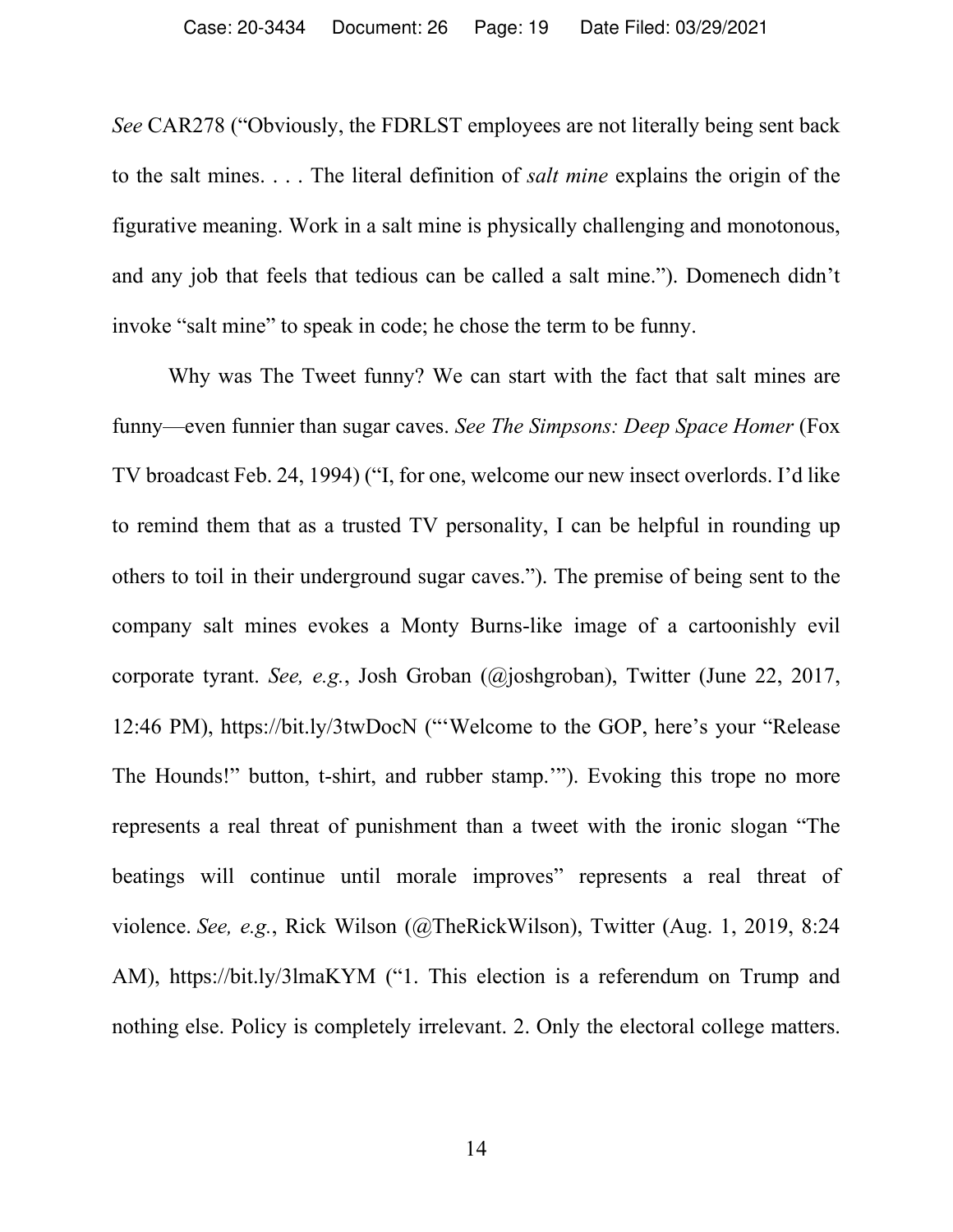If your campaign isn't focused on the 15 swing States you're helping Trump. The beatings will continue until morale improves.").

Reasonable observers know that humor trades in outlandish imagery. *See Leonard*, 88 F. Supp. 2d at 130 (due to "the obvious absurdity" of a commercial in which a schoolboy flies a Harrier jet, a reasonable observer would understand the ad to be "clearly in jest" and not a serious offer to sell the jet). Just as a reasonable observer knows that Pepsi doesn't have a Harrier and can't offer one, a reasonable observer knows that *The Federalist* doesn't have a salt mine and can't threaten one.

And we don't have to speculate as to whether *Federalist* employees viewed the Tweet as a joke: we know from sworn affidavits that two of them did. CAR154– 58. The ALJ dismissed the probative value of these interpretations, holding that under NLRB precedent a "subjective interpretation from an employee is not of any value to" the analysis of whether it was objectively threatening. CAR278. The NLRB likewise deemed these employees' interpretations "irrelevant." CAR431.

Whether this approach accurately applied NLRB precedent or not, it is not compatible with this Court's precedent. The analysis of whether a statement is objectively threatening must be made "in light of all the existing circumstances." *Wheeling-Pittsburgh Steel*, 618 F.2d at 1020 (3d Cir. 1980). Put simply, the fact that two *actual* FDRLST employees interpreted The Tweet as a joke has some probative weight toward the question whether a *reasonable* FDRLST employee would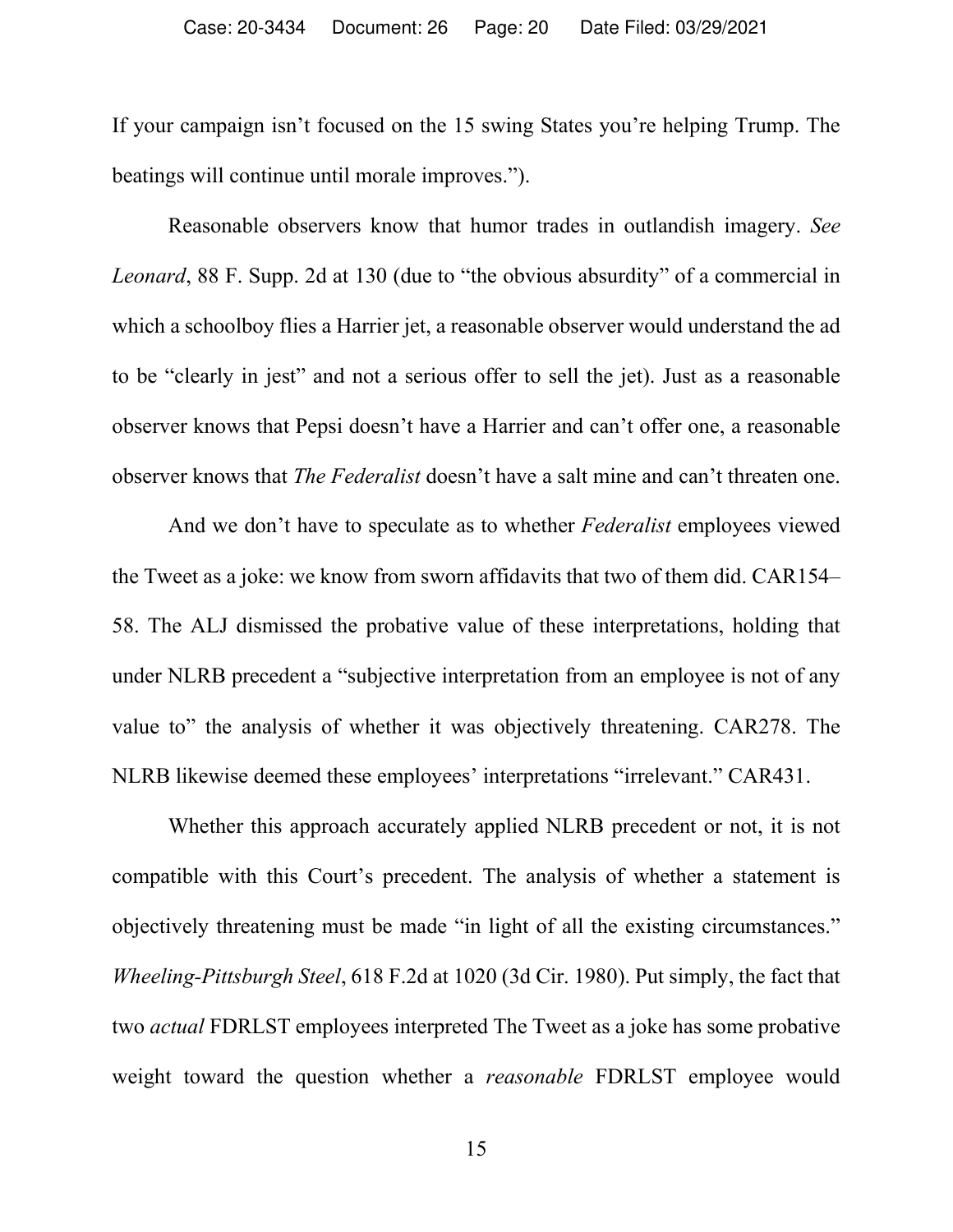interpret The Tweet as a joke. In other words, the actual reaction of employees is a relevant factor when looking at the totality of the circumstances. *See Windemuller*, 34 F.3d at 392 ("It is true that threatening statements can sometimes be made in humorous terms. . . . Usually, however, they are not—and people who are being threatened do not usually find it amusing.") (citation omitted).

Courts applying the NLRA have recognized this fact. The Sixth Circuit correctly gave probative value to the impressions of actual employees in reversing the NLRB and holding that statements in two speeches were not reasonably interpreted as threats. *See NLRB v. Pentre Elec., Inc.*, 998 F.2d 363, 367 (6th Cir. 1993) ("Five employees testified that they did not feel that the speeches by Luff and Meehan were threatening, nor did they know of any other Pentre employees who felt threatened or coerced by the message in the speeches.").

Employees of *The Federalist* would know their colleagues' senses of humor best, and thus would have a good idea of how to interpret whether a colleague's statement is serious or humorous. Both the outlandish language of The Tweet itself and the reaction to it demonstrate that it was objectively humorous, not threatening.

### **II. TAKING TWEETS OUT OF CONTEXT WOULD CHILL HUMOROUS EXPRESSION**

The NLRB's serious misinterpretation of Domenech's Twitter joke has implications that go beyond this one case. If every public tweet and statement were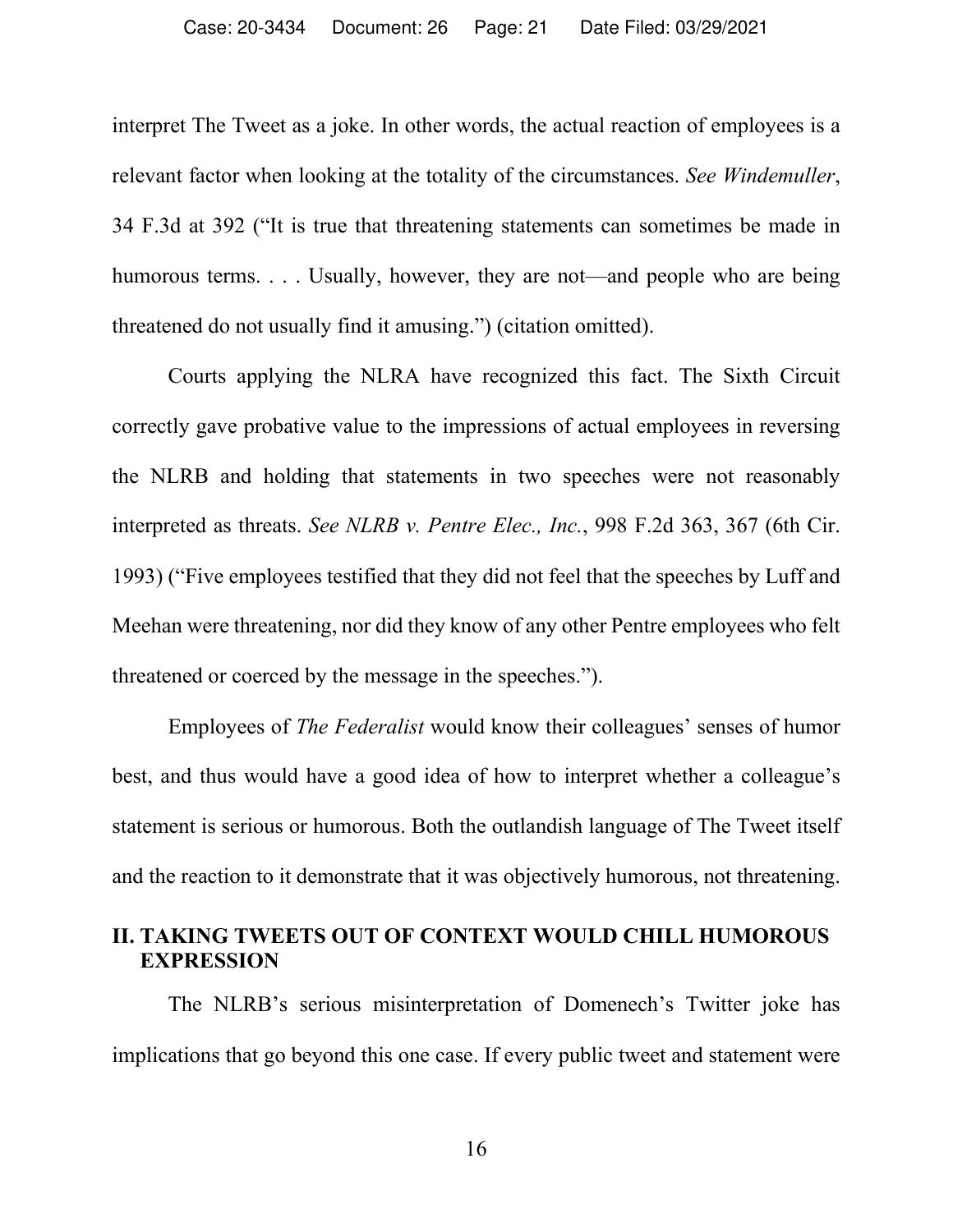read with the same tone-deaf literalism as The Tweet was here, public discourse would be seriously chilled by fear of legal persecution.

What other tweets might run afoul of the NLRB? Will it still be kosher to declare "I will fire pineapple pizza haters"?[12](#page-21-0) Will a shorthand phrase used to object to loaded questions risk domestic violence investigations? *See* Marc A. Caputo (@MarcACaputo), Twitter (April 13, 2017, 8:30 PM), https://bit.ly/3lqyv1S ("Only when I stop beating my wife. Try again with a legitimate question."). Will calls to "burn it all down" lead to arson investigations? *See* Joe Walsh (@WalshFreedom), Twitter (Nov. 2, 2020, 9:53 AM), https://bit.ly/30WtkNC ("The Republican Party is not salvageable. Burn it all down. Start over."). Will tweets complaining about the emotional impact of sports setbacks be charged with filing a false report? *See, e.g.*, Boston Diehards (@Boston Diehards), Twitter (Mar. 17, 2020, 8:12 PM), https://bit.ly/30SB6s1 ("@FBI I'd like to report an assault"). Will politicians be investigated for voter fraud if they joke about pets going to vote? *See* Naomi Lin & Emily Brooks, "Elizabeth Warren and the GOP Got In a Tiff About Her Dog Plotting Voter Fraud," Wash. Ex., July 17, 2020, https://washex.am/3cGL9Ge (quoting Sen. Warren as saying that her dog is "definitely going to vote in November").

<span id="page-21-0"></span><sup>12</sup> Kassy Dillon (@KassyDillon), Twitter (Sep. 16, 2020, 10:40 PM), https://bit.ly/3eP5hZc.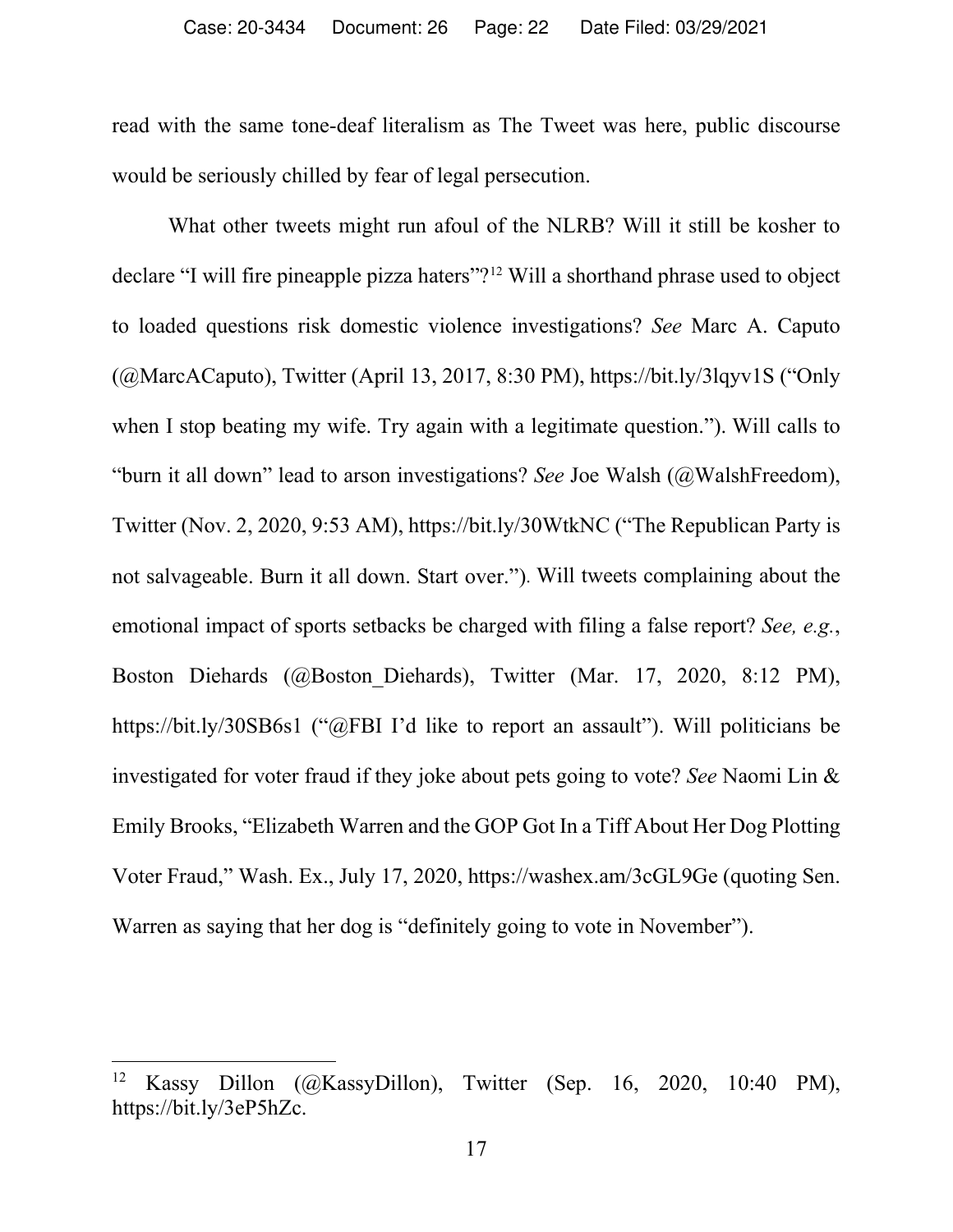Tweets can easily be found ostensibly threatening every crime under the sun. *See, e.g.*, Tim Alberta (@TimAlberta), Twitter (Mar. 11, 2020, 7:25 PM), https://bit.ly/39dG8DV ("For real though if Cassius leads the Spartans to the title game I will kidnap a ref and steal his uni to get into that arena"). Indeed, some highprofile accounts can even be found threatening murder. *See, e.g.*, Seth Mandel (@SethAMandel), Twitter (June 19, 2020, 11:35 AM), https://bit.ly/30ZhGl7 ("man I would kill for some shakshuka rn"); Yashar Ali (@yashar), Twitter (Apr. 13, 2020, 9:20 AM), https://bit.ly/38Ra9tj ("I would kill for footage of Donatella Versace learning how to use Zoom or a @MayaRudolph sketch of her learning how to use Zoom"). Some have already admitted their crimes. *See, e.g.*, Michael Harriot  $(Qmichaelharriot)$ , Twitter (July 6, 2020, 10:02 PM), https://bit.ly/3s1e0v6 ("Also, if you're a rapper, stop making me sell drugs and kill people. Same for you, video game creators.").

If humorless and literal-minded government agencies want to trawl the internet or other public squares for threats or admissions of crimes, they'll be able to find far more than just "A Crime a Day." *See generally* Mike Chase, *How to Become a Federal Criminal* (2019). Failing to understand the type of jokes that are made all the time in freewheeling online discourse is no laughing matter. If a joke about non-existent salt mines performed to 80,000 people can be turned into a federal case, everyone will tweet (and speak) less freely.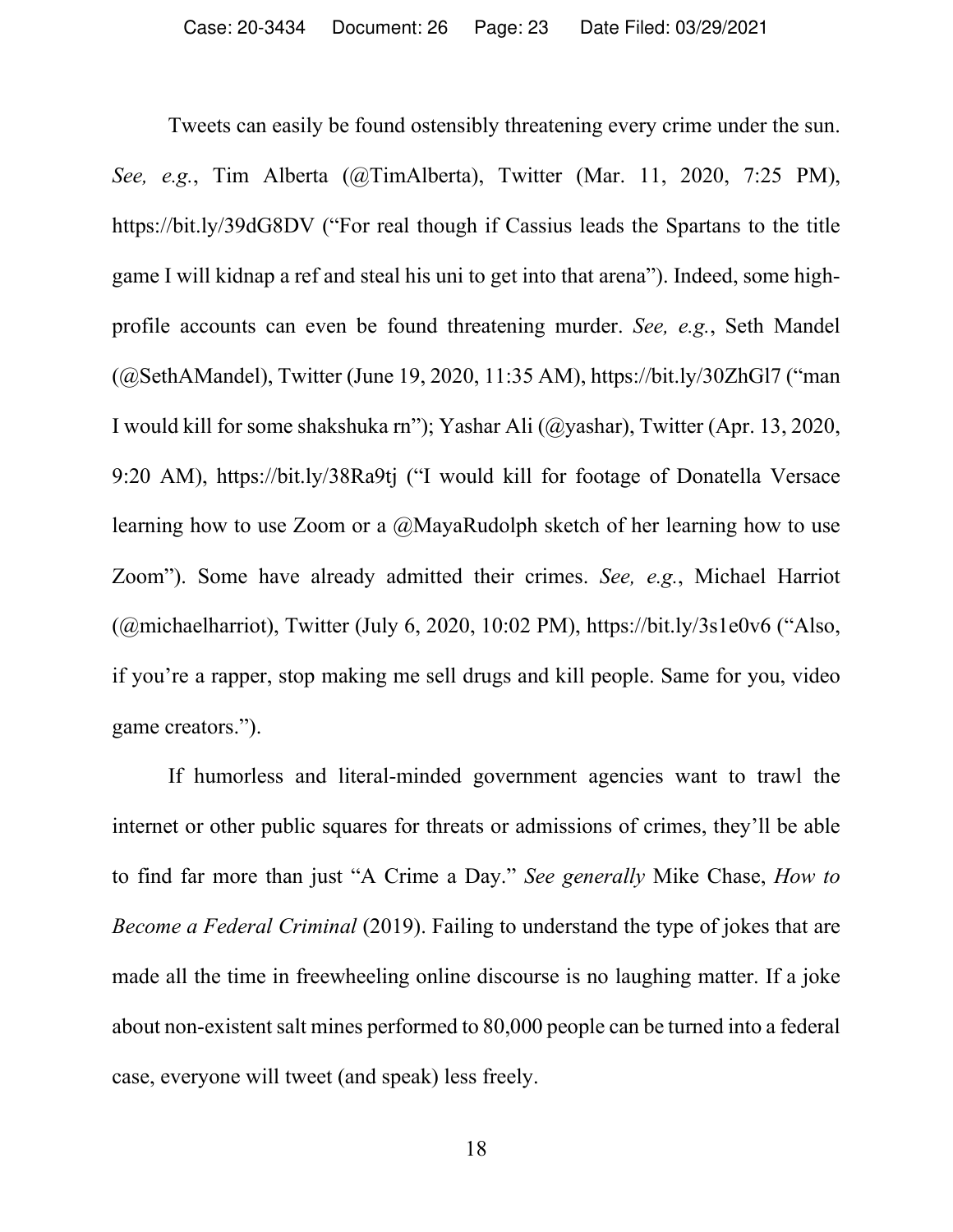## **CONCLUSION**

When the NLRB can't take a joke, the right to freewheeling speech both online and offline is threatened. The NLRB's order should not be enforced.

Dated: March 29, 2021 Respectfully submitted,

By: /s/ Ilya Shapiro Ilya Shapiro  *Counsel of Record* Trevor Burrus Thomas A. Berry CATO INSTITUTE 1000 Mass. Ave., N.W. Washington, DC 20001 (202) 842-0200 ishapiro@cato.org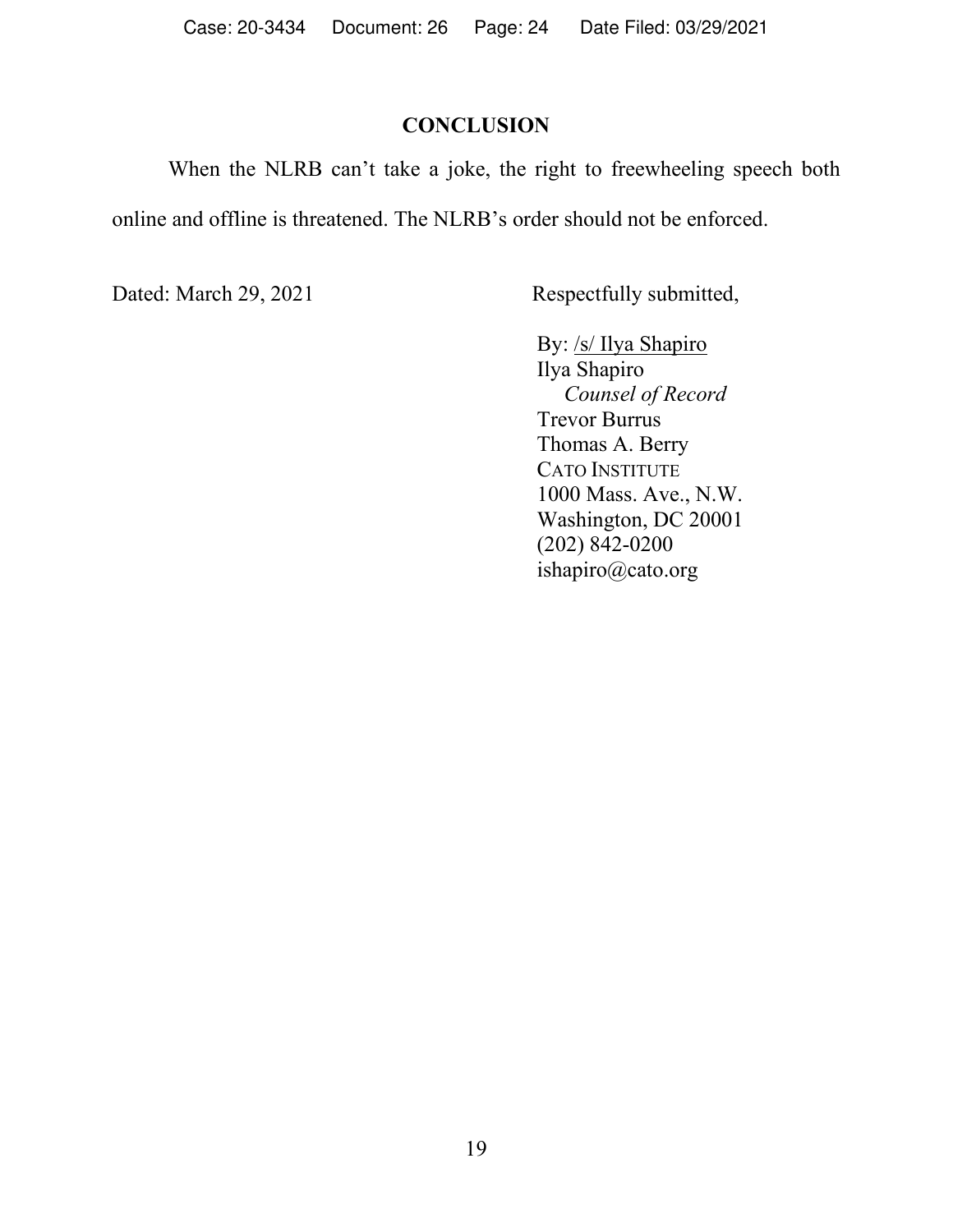#### **CERTIFICATE OF COMPLIANCE**

I hereby certify that:

1. This brief complies with the typeface and style requirements of Fed. R. App. P. 32(a)(5)-(6) because it has been prepared in a proportionally spaced typeface (14-point Times New Roman) using Microsoft Word.

2. This brief also complies with the type-volume limitation of Fed. R. App. P. 32(a)(7)(B), as modified by Fed. R. App. P. 29(d), because this brief contains 4,496 words, excluding the parts of the brief exempted by Fed. R. App. P.  $32(a)(7)(B)(iii)$ .

3. The text of the electronic version of this brief filed on ECF is identical to the text of the paper copies filed with the Court.

4. The electronic version of this brief filed on ECF was virus-checked using the latest ESET Cyber Security, and no virus was detected.

Dated: March 29, 2021

By: /s/ Ilya Shapiro Ilya Shapiro CATO INSTITUTE 1000 Mass. Ave., N.W. Washington, DC 20001 (202) 842-0200 ishapiro@cato.org

*Counsel for Amici Curiae*

20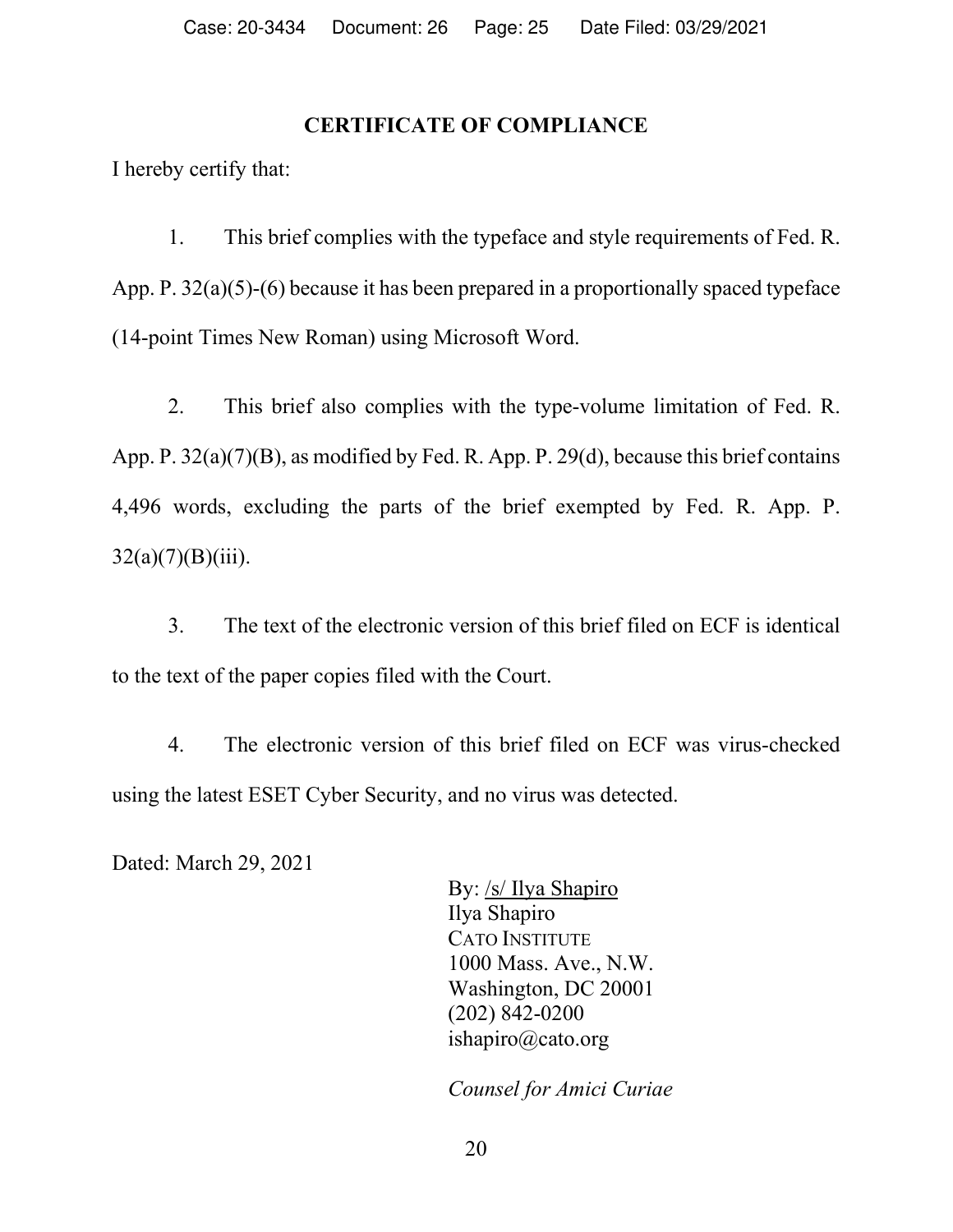Case: 20-3434 Document: 26 Page: 26 Date Filed: 03/29/2021

### **LOCAL RULE 28.3(d) CERTIFICATION**

I hereby certify that at least one of the attorneys whose names appear on the

foregoing brief, including the undersigned, is a member of the bar of this Court.

Dated: March 29, 2021

By: /s/ Ilya Shapiro Ilya Shapiro CATO INSTITUTE 1000 Mass. Ave., N.W. Washington, DC 20001 (202) 842-0200 ishapiro@cato.org

*Counsel for Amici Curiae*